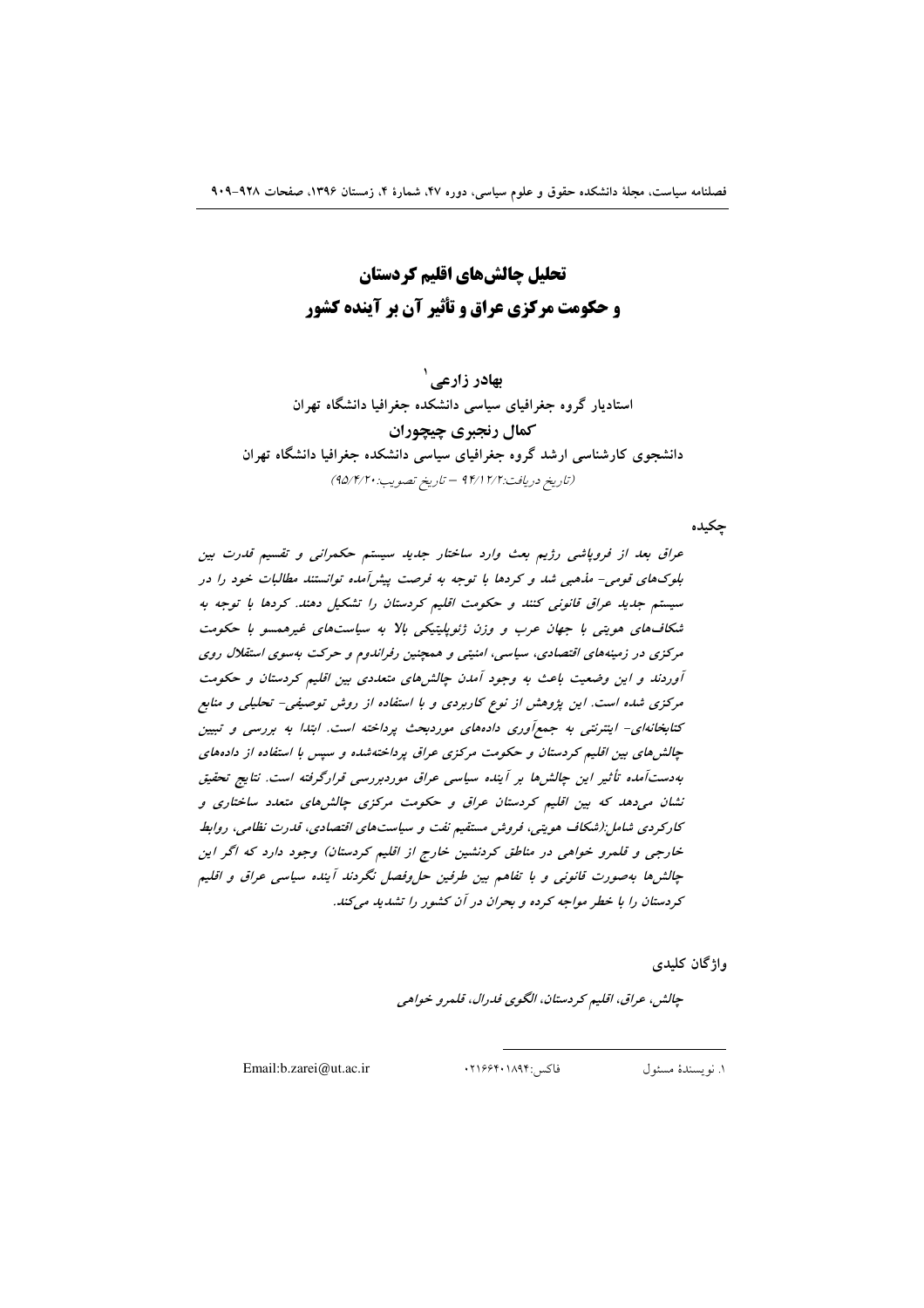#### مقدمه

 $41.$ 

پس از حمله آمریکا به عراق و گشایش فصلی جدید در تاریخ سیاسی این کشور، قانون اساسی عراق بر اساس فدرالیسم با رویکرد قومی تدوین شد. بیشتر کشورهای فدرال از الگوی قومی پیروی نمی کنند، تنها جوامعی خاص و گاه بحرانزده این تقسیم بندی را می پذیرند. برای کشوری نامتجانس همچون عراق که نه بر اساس اراده ملی و خواست مردم، بلکه به خواست انگلستان پس از جنگ اول جهانی تشکیل شده بود، فدرالیسم بهترین شیوه کشورداری می توانست باشد، اما در اقلیم کردستان از فدرالیسم به شیوهای متفاوت و دور از عرف بینالمللی تعبیر شد. اقلیم کردستان در قانون اساسی جایگاه و موقعیتی بدست أورد که چیزی بیش از یک سیستم فدرالیسم است (حافظ نیا و دیگران، ٥٧:١٣٩١). حق وتو، حق داشتن نیروهای مسلح، سیاست خارجی مستقل، امکان تصمیمات گسترده در زمینههای اقتصادی، امنیتی و... که به هیچ یک از این اختیارات در سایر نظامهای فدرال اجازه داده نمی شود و اقلیم کردستان از این بابت یک استثناء است (میرحیدر، ۱۳۹۲:۱۰:۱۳۹). اقلیم کردستان و حکومت مرکزی عراق همواره در کشمکش و ستیز بر سر نحوه اجرای فدرالیسم بودهاند و کردها اختیارات فرا ایالتی، قلمروخواهی و حرکت به سوی استقلال را حق خود میدانستهاند درحالی که حکومت مرکزی این اقدامات را بهعنوان تهدیدی برای حاکمیت ملی و صلح و امنیت منطقه تفسیر کرده است. شیوه سازماندهی سیاسی فضا در عراق بهگونهای است که هنوز حالت گذار خود را سپری نکرده و به ثبات دست پیدا نکرده است. در فضای أشفته عراق با توجه به وضعیت بوجود أمده بعد از حمله داعش و تضعیف حکومت فدرال عراق قلمرو سازی و ضمیمه کردن نواحی کردنشین خارج از اقلیم، سیاستهای اقتصادی و فروش مستقیم نفت بدون بازگشت به مرکز، سیاست خارجی مستقل و ... به استراتژی اساسی اقلیم تبدیل شد. کردها با بهره برداری از شکافهای موجود در بین شیعه و سنی و اختلافات منطقهای و پدیده تروریسم، در راستای توسعه قلمرو در مناطق مورد مناقشه و همچنین افزایش قدرت سیاسی، نظامی و اقتصادی و اجرای رفراندوم برای استقلال گام برداشتند. حکومت مرکزی عراق و قدرتهای منطقهای و حتی جهانی با این حرکت کردها مخالفت کردند و حکومت مرکزی با استفاده از شکافهای حزبی بین احزاب کردی و لشکرکشی در مدتی کوتاه توانست مناطق مورد مناقشه را بازپس بگیرد و خواستار لغو کامل نتایج رفراندوم شد. این وضعیت باعث شده که اقلیم کردستان با حکومت مرکزی عراق وارد چالشهای متعددی شود. هدف این تحقیق پاسخ به این سؤال است که بعد از فرویاشی رژیم بعث و تغییرات ساختاری در شیوه حکمرانی در عراق، آن کشور وارد کدام چالش۱ما با اقلیم کردستان شده است و چالشهای موجود چه اثراتی بر آینده عراق خواهند داشت.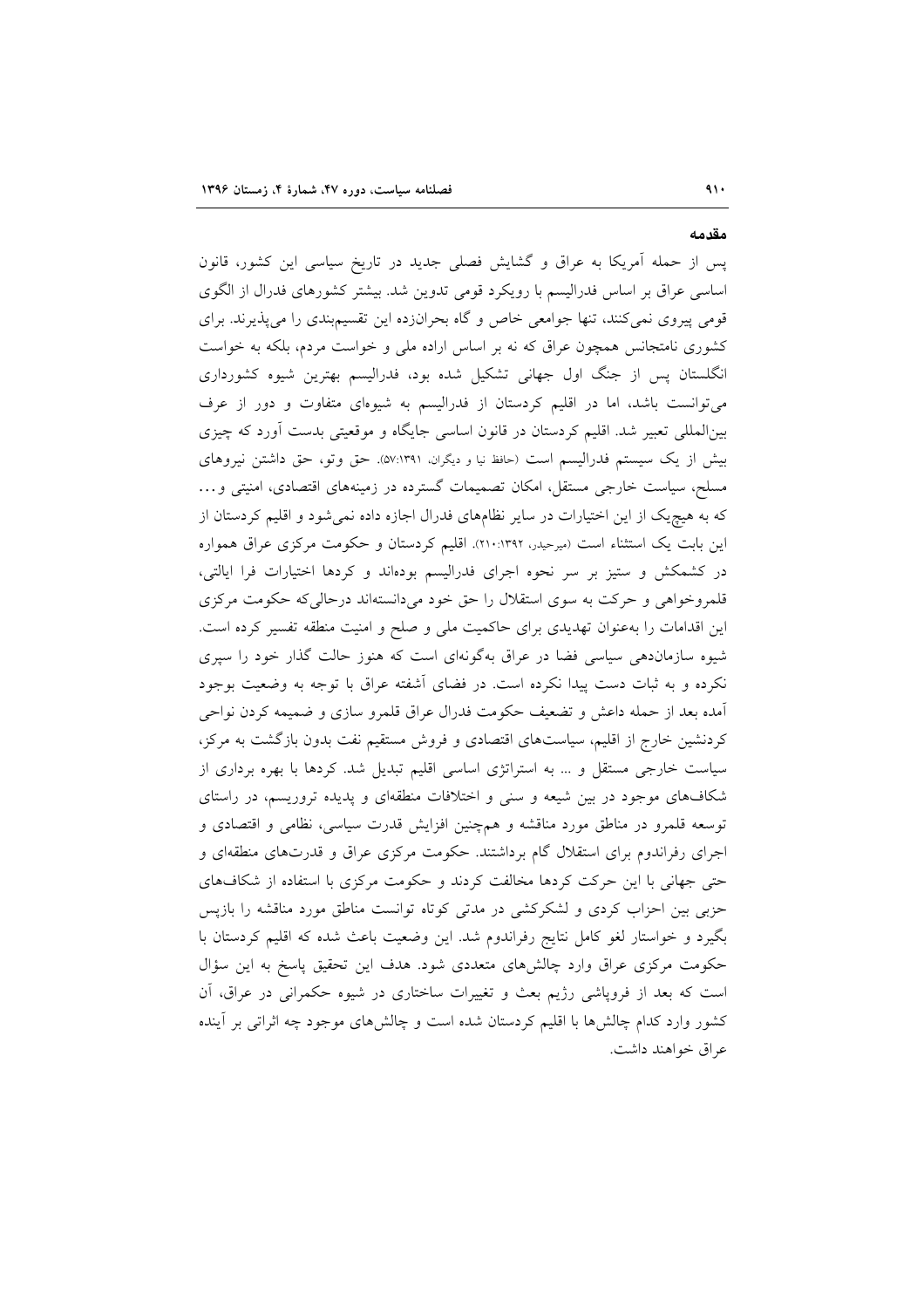# چارچوب مفهومی سرزمين/قلمرو

سرزمین بخشی از جلوهگاه جغرافیایی است که با ادامه فیزیکی قلمرو یک حکومت مماس است. این مفهوم گسترهای فیزیکی است که ساختاری حکومتی به خود میگیرد، همچنین سرزمین چهره افقی یا فیزیکی کشور است و مفهومی جغرافیایی است که با توجه به مفهوم حکومت چهرهای سیاسی پیدا میکند (مجتهدزاده، ۴۴:۱۳۹۲). قلمرو و قلمرومندی بنیاد فلسفه جغرافیای سیاسی هستند. قلمرو بهعنوان نمود عینی و فضایی بر خواسته از حق طبیعی مالکیت و اصل میل به بقاء به رفتار قلمروخواهانه انسان جهت و معنا داده بهگونهای که تفسیر کنش و منش انسان عمدتاً تابعی از خصیصه قلمرومندی بوده است. در جغرافیای سیاسی مفاهیم سرزمین، مرز و حاکمیت برای شکل(هی به قلمرو رابطه نزدیکی دارند بر این اساس، قلمرو، فضای متأثر از قدرت سلطه و مالکیت است و شدت نفوذ قدرت، سلطه و مالکیت تابع شاخصههای وزن مکانی همچون وسعت، میزان و تنوع منابع طبیعی، شکل و موقعیت آفندی و یدافندی، راهبردی، و فضای کارآمدی سرزمین در عرصههای مختلف سیاسی است (Glassner,1993:120- 121). سرزمین عراق میراث جنگ جهانی اول و تجزیه امیراتوری عثمانی است که هویت ملی و حکومت ملت پایه در آن شکل نگرفته است و هر گروه قومی مذهبی در أن كشور خواستار افزايش قلمرو و حوزه نفوذ خود و تسلط بر مكانها و فضاهاى استراتژیک است.

### قلمروسازی/قلمرو خواهی

قلمرو خواهی، تلاش بهوسیله فرد یا گروه برای کنترل مردم، پدیدهها و روابط با تعیین حدود کردن و ادعای کنترل بر یک ناحیه جغرافیایی یا یک سرزمین است. قلمرو خواهی به میزان بسیار زیادی با هنجارهای فرهنگی و با عوامل دیگری که دارای مقیاس و مکان هستند تعیین می شود و این امور باعث می شوند که بدون رجوع به جامعه و فضا مفهوم قلمرو خواهی غیرواقع گرایانه باشد. قلمرو خواهی یک غریزه انسانی نبوده بلکه یک ساخت اجتماعی است (میرحیدر، ۱۴:۱۳۹۳). قلمرو سازی راهبردی است که از طریق آن افراد و گروهها به اعمال نظارت انحصاری بر بخش مشخص و محدودی از فضا میپردازند (میرحیدر، ۱۰:۱۳۷۹). قلمرو سازی در آغاز راهبردی برای ایجاد محدودیت و کنترل است اقدامی که درنتیجه آن فضای جغرافیایی ساخته می شود، فضایی که وابسته به زمین است و توسط انسان مدیریت می شود ( kolers,2009 4&70). كردها در طول تاريخ عراق همواره در هر فرصتي كه پيش آمده قسمتهايي از سرزمین عراق را که خارج از چارچوب قانونی اقلیم کردستان است جزء قلمرو تاریخی و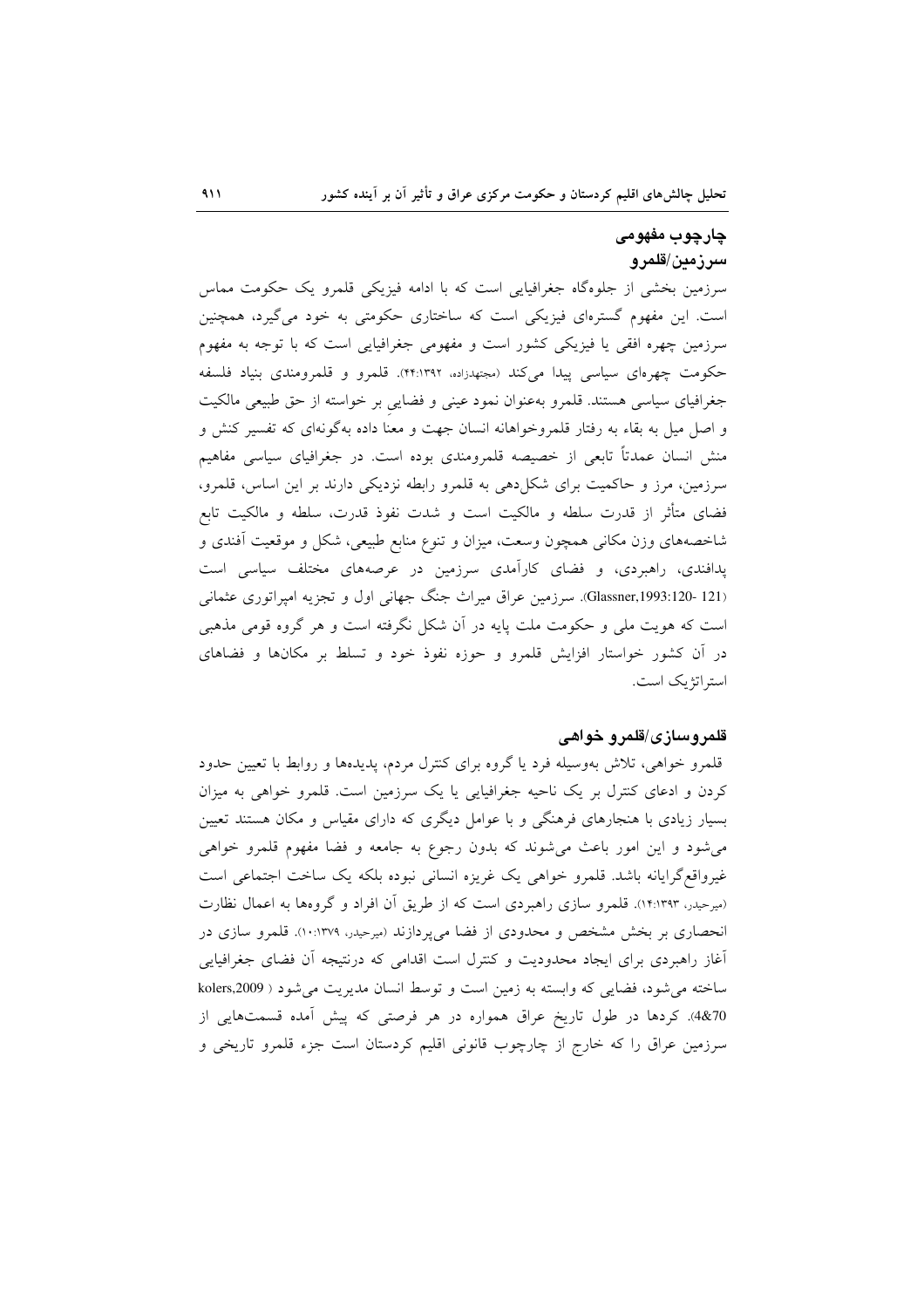جغرافیایی خود محسوب کرده و شروع به قلمروسازی و ضمیمه کردن آن مناطق به مناطق تحت حاکمیت خود کردهاند و حکومت مرکزی در عراق نیز با توجه به مشکلات داخلی و بیم از بالا رفتن وزن ژئوپلیتیکی کردها و حرکت به سمت استقلال از حل و فصل قانونی مناطق مورد مناقشه بر اساس همه پرسی سر باز زده است.

### الگوى فدر النسم

فدرالیسم از به هم پیوستن جماعات انسانی و واحدهای سیاسی متمایز پدید می]ید که تصمیم می گیرند سرنوشت خود را به هم پیوند بزنند و کشوری با امکانات بیشتر به وجود بیاورند (kolers,2009:29). فدرالیسم یکی از روشهای حکومتی است که بر اساس توزیع مقتدرانه قدرت در سرزمینی که تمایل به حفظ ارزشها و گوناگونیهای فرهنگی، قومی، زبانی و تاریخی دارد توجیه میشود. هماکنون در سراسر جهان دهها کشور بهصورت فدرال (غیرمتمرکز). اداره می شوند، کشورهای پیشرفتهای چون؛ آمریکا، آلمان، اتریش و استرالیا دارای سیستم غیرمتمرکز فدرال هستند. اگرچه دستگاههای فدرال انواع و دلایل مختلفی دارند ولي انتخاب اين سيستم معمولاً بهعنوان آخرين راهحل همزيستي مسالمتآميز ملتها در قالب یک کشور واحد بوده است. معمولاً کشورها به یکی از دلایل تنوع قومی- فرهنگی و وسعت جغرافیایی و یا اتحاد چند کشور کوچکتر برای تشکیل کشوری بزرگتر و قدرتمندتر به سیستم فدرالیسم روی می آورند. در یک سیستم فدرال، قدرت سیاسی اگرچه پخششده است، لیکن قدرت کاملاً هماهنگ است و این هماهنگی، انسجام درونی و قدرت واقعی بیشتری را به دولت داده و از تنش(های درونی آن میکاهد (تاجآبادی و دیگران، ۱۳۹۳: ۱۵۷-۷۵) به همین دلیل یک دولت فدرال، ضمن آنکه پیوند درونی هماهنگتری با مؤلفههای خود دارد، خود ابزاری است برای حفظ کثرتگرایی (pluralism) و حراست از حقوق فردی در برابر اقتدار دولت مرکزی، پس گروههای قومی- مذهبی از اختیارات و آزادیهای بیشتری برخوردار می گردند. انتقال قدرت سیاسی تصمیمگیری به ایالتها و مناطق، حق تصمیمگیری را در مواردی که بر زندگی آنان اثر میگذارد، از بوروکراتهای مرکز نشین، بیشتر به خود شهروندان آن ایالتها انتقال میدهد. فدرالیسم روش حکومتی است که بر اساس توزیع و اجرای قدرت سیاسی در سرزمین و کشوری که تمایل به حفظ گوناگونیهای فرهنگی، مذهبی، تاریخی، اجتماعی و حقوقی خود دارد، پدید می[ید. درواقع در این الگو به وسعت گوناگونیها و تفاوتهای جغرافیایی اصالت داده می شود. در الگوی فدرال، نظام حکومت دوسطحی است سطح فدرال (ملي). و سطح ايالتها (منطقهاي). و در هركدام از دو سطح مزبور، نهادهاي متناظر حكومتي و قوای مقننه، مجریه و قضائیه وجود دارد و ایالتها نیز برای خود به وضع قوانین می پردازند.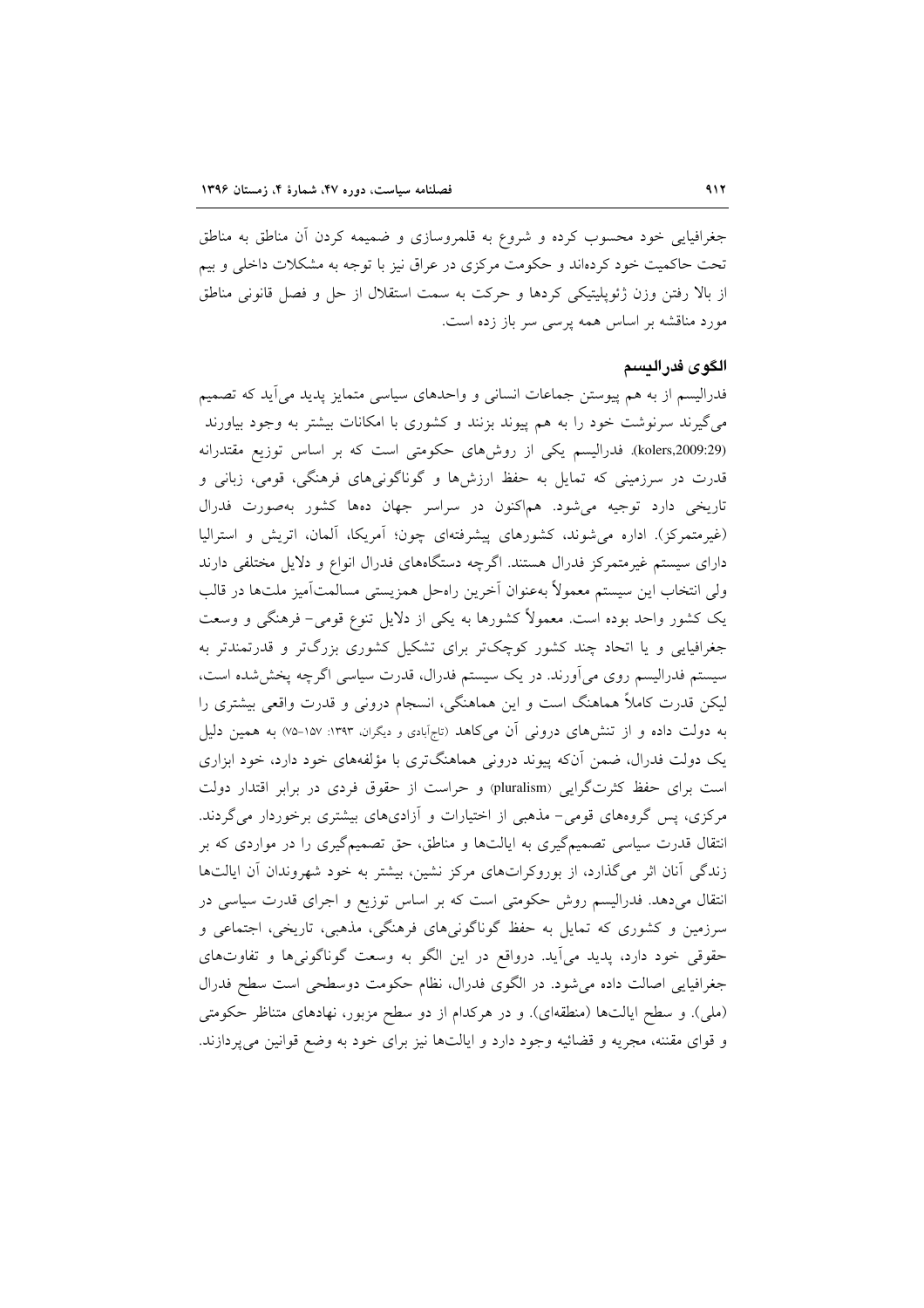نهاد قانونگذاری و سیاستگذاری سطح ملی در سیستم فدرال دوگانه است که شامل مجلس نمایندگان که اعضای آن بر اساس نسبت جمعیتی برگزیده می شوند و مجلس سنا که اعضای آن به نسبت مساوی و بدون توجه به تفاوتهای ایالتها برگزیده میشوند. مرکز حکومت فدرال بهصورت توافقی از سوی ایالتها تعیین میشود. در این الگو، دیوان یا دادگاه قانون اساسی برای پاسداری از نظام فدرال و رسیدگی به اختلافات مابین ایالتها و سطح فدرال وجود دارد (زارعی، ۱۳۹۲: ۲۱۲-۲۰۸). در الگوی فدرال اصل برهم زیستی بین ایالتها است نه الزاماً وحدت أنها، روابط ايالتها باهم تابع حقوق و قوانين داخلي و رابطه دولت فدرال با سایر دولتها تابع قوانین و حقوق بینالمللی است. دولت فدرال به نیابت از ایالتها، امور مشترک مانند دفاع، روابط خارجی، پول، گمرک و حملونقل را بر عهده دارد. در نظام فدرال، ذخیره قدرت در اختیار ایالتها قرار دارد (حافظ نیا و دیگران ۳۰:۱۳۹۱). درعین حال دولت فدرال در تمرکز قدرت و ایالتها در توزیع فضایی قدرت میکوشد (بدیعی، ۳۸:۱۳۹۵). الگوی فدرالیسم در عراق با هیچ کدام از الگوهای فدرال در جهان مطابقت ندارد و شیوه حکمرانی در این کشور یک استثنا است حکومت اقلیم کردستان همواره به سوی عدم تمرکز بیشتر و حکومت مرکزی به سمت تمرکز گام برداشتهاند.

### دولت – ملت (nation- state)

دولت- ملت ریشه در تاریخ مدرن دارد بهطوریکه میتوان روند پیدایش دولت- ملت را از سال ۱۶۴۸ و پس از قرا داد صلح وستفالیا پی گرفت. از این زمان بود که بهتدریج بازیگری به نام دولت- ملت نمود پیدا کرد و پس از انقلاب فرانسه ۱۷۸۹ و اشاعه گرایشها ناسیونالیستی در اروپا وارد مرحله تکاملی خود شد. قبل از ظهور بازیگری به نام دولت– ملت، مردم در چارچوب واحدهایی نظیر دولت- شهرها، امپراتوریها و دولتهای فئودالی هویت می یافتند (قوام، زرگر: ۱:۱۳۸۷). ملت گروهی از مردم است که احساس میکنند از دو جهت عینی و ذهنی به یکدیگر وابستهاند، عوامل عینی مانند زبان، دین، آدابورسوم، میراث تاریخی و سرزمینی مشترک و عوامل ذهنی مانند آگاهی افراد به اینکه آنان به یک ملت تعلق داشته و تمایل دارند تا تنها خود بر خود حکومت کنند و نه فرد دیگری و بالاخره اینکه در آینده سرنوشت مشترکی دارند تعریف میشود (میرحیدر، ۵۲:۱۳۸۳). حکومت ملی سیستمی بسیار کارآمد برای انسجام، همانندسازی و نظارت بر مردم و قلمرو جغرافیایی است. دولت ملی یک شخصیت حقوقی است که در سطح بینالمللی به رسمیت شناختهشده، وظیفه آن سازماندهی و تضمین سعادت و امنیت شهروندان قلمرو خود هست و ازأنجاییکه بالاترین مرجع است، هیچ رقیبی یا چالشی را علیه حاکمیت خود تحمل نکرده و از شهروندان خود خواستار تبعیت است. یکی از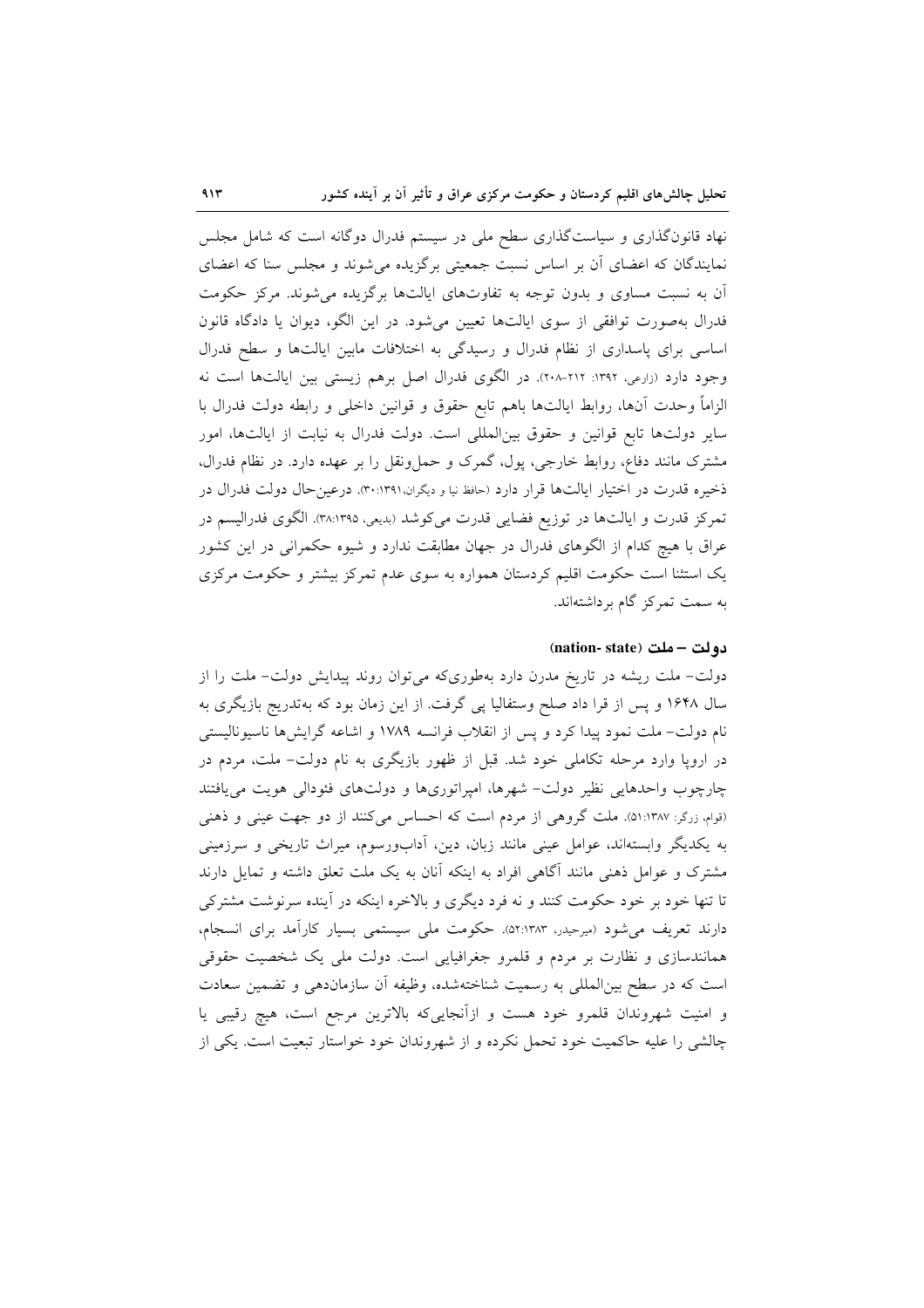اهداف اصلي و مهم هر حكومت تدوين و اجراي قوانين و مقررات لازم جهت حفظ قلمرو و مرزهای سرزمینی از نفوذ و رخنه قدرتها و کشورهای دیگر، پاسداری از نظام سیاسی و اجتماعی حاکم بر سرزمین خود و برقراری نظم و امنیت داخلی است (زارعی، ۱۳۹۲:۱۳۹۲). گرچه بسیاری از کشورها امروز دولت- ملت نامیده می شوند ولی بسیاری از آنها در عمل هنوز به چنین هویتی دست نیافتهاند که در مورد بسیاری از کشورهای رهاشده از دست استعمار پس از جنگهای جهانی اول و دوم صدق میکند. بسیاری از این کشورها با انبوهی از مشکل و تنشرهای داخلی مواجهاند و مابین دولت و ملت چنان شکاف عمیقی وجود دارد که بهسختی می توان آنها را در قالب هویتی منسجم بنام دولت- ملت بازشناخت. مقوله دولت- ملتسازی با توسعه و ثبات سیاسی در یک کشور ارتباط تنگاتنگی دارد، بهطوریکه وقتی از دولت-ملتسازی بحث می شود درواقع یک فرایند توسعهای و روبهجلو است و یکی از شاخص های دستیابی به دولت– ملتسازی را باید در میزان دستیابی آن کشور به سطح مطلوبی از ثبات سیاسی جست وجو کرد. دولت- ملت سازی فرایندی در جهت نیل به قدرت و شیوه اعمال قدرت بر جامعه هست. حال اگر در کشوری ثبات سیاسی تأمین نگردد، یکی از شرایط اولیه و اساسی نیل به چنین قدرتی دچار نقصان بوده و فرایند دولت- ملتسازی با مشکل و رکود مواجه میگردد (زارعی، ۱۰:۱۳۹۲). کشور عراق کشوری است که در طول تاریخ کوتاه خود در آن هویت ملی شکل نگرفته و از نداشتن حکومتی ملی که تمامی اقوام و مذاهب خود را متعلق به آن بدانند همواره رنج برده است.

### محبطشناسی یژوهش

عراق در جنوب غرب اسیا قرارگرفته است و کشوری با اقلیم گرم و خشک با بارندگی کم هست که بشدت وابسته به دو رود دجله و فرات است که از ترکیه سرچشمه می گیرند و وارد آن کشور میشوند. همانطور که در جدول یک تقسیمات سیاسی و قومی عراق مشاهده میگردد کشور عراق دارای ۱۹ استان است و اقلیم کردستان دارای چهار استان اربیل، دهوک، سلیمانیه و حلبچه است که در جدول ۱ مشخص شده است و استانهایی که اقوام و مذاهب به صورت مختلط زیست میکنند و مورد اختلاف است شامل استانهای کرکوک، صلاح الدين، نينوا و دياله است (نامي، ٨:١٣٨٧).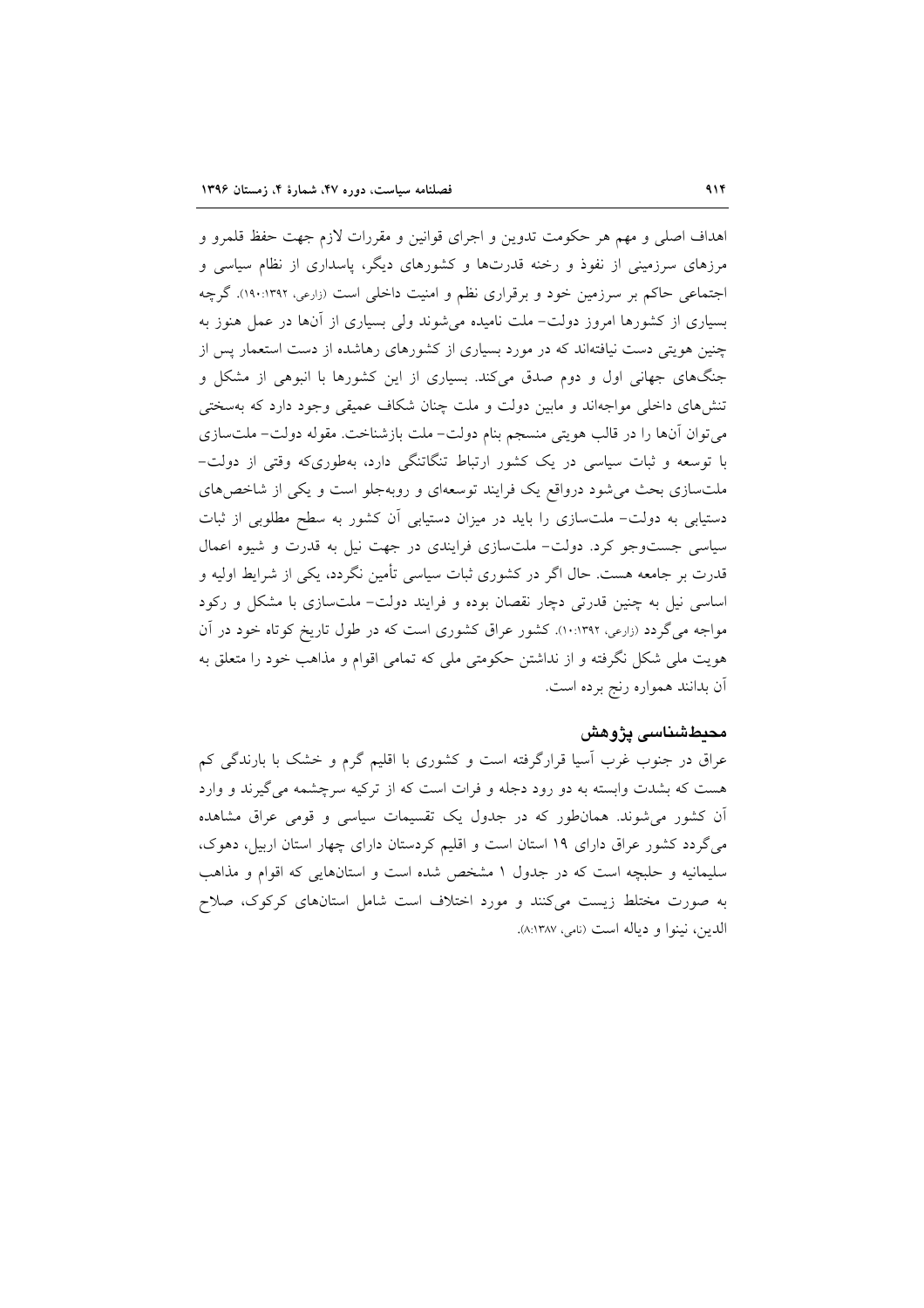| قو میت          | مساحتkm2                            | مركز     | استان      |
|-----------------|-------------------------------------|----------|------------|
| كرد             | 10. Vf                              | اربيل    | اربيل      |
| سنبى            | $\Upsilon \vee \wedge \cdot \wedge$ | رمادى    | انبار      |
| شيعه            | 09.7                                | حله      | بابل       |
| شيعه            | 19.1                                | بصره     | بصره       |
| شیعه، سنی       | $Y \cdot V$                         | بغداد    | بغداد      |
| کرد             | $\mathbf{r} \cdot \mathbf{s} \cdot$ | حلبچه    | حلبچه      |
| كرد             | 600r                                | دهوک     | دهوك       |
| سني، اقليت كرد  | <b>IVEAD</b>                        | بعقوبه   | دياله      |
| شيعه            | 119                                 | ناصريه   | ذيقار      |
| کر د            | $1 V \cdot YV$                      | سليمانيه | سليمانيه   |
| سني، اقليت كرد  | ٢۴٣۶٣                               | تكريت    | صلاح الدين |
| شيعه            | $\wedge \wedge \wedge$              | ديوانيه  | قادسيه     |
| شيعه            | 07109                               | كربلا    | كربلا      |
| كرد، سنى، تركمن | 9849                                | کر کو ک  | كركوك      |
| شيعه            | 01Vf                                | سماوه    | مثنى       |
| شيعه            | 19.17                               | عماره    | ميسان      |
| سنی، کرد، مسیحی | <b>MALLA</b>                        | موصل     | نينوا      |
| شيعه            | $1 \vee 1 \wedge 1$                 | كوت      | واسط       |
| شيعه            | <b>YAAYY</b>                        | نجف      | نجف        |

حدول ١. تقسیمات سیاسی عراق

(1395 www.wikipedia.org.

شهر بغداد پایتخت کشور عراق و مرکزیت سیاسی این کشور را دارا است و از دیگر شهرهای مهم عراق میتوان از موصل، بصره، کرکوک، کربلا و نجف نام برد. این کشور با داشتن دشتها و زمینهای حاصلخیز و آبهای فراوان و منابع نفت، پیوسته در معرض تاختوتاز و درگیریهای بینالمللی و منطقهای بوده است. وجود منابع نفتی و همسایگی با خلیجفارس و همچنین قرار گرفتن در همسایگی کشورهای غیر عرب (ایران و ترکیه) بر اهميت استراتژيكي آن افزوده است (ضيغمي، ١٣٨٧: ١۵-١۴). چهار استان اربيل، سليمانيه، دهوک و حابجه در شمال و شمال شرق این کشور نواحی کردنشین تحت حاکمیت حکومت اقلیم کردستان را تشکیل میدهند و این چهار استان هم|کنون حالت خودمختار داشته و مرکز سیاسی آنها شهر اربیل است. اقلیم کردستان عراق بخشی از کردستان است که به دنبال جنگ جهانی اول در داخل مرزهای عراق واقع شد بیشتر ساکنان این منطفه کرد هستند و از روی همزیستی قومی و آیینی با دیگر مناطق عراق اختلاف دارند (حاجی میر خان، ۱۱:۱۳۹۰). کشور عراق از سه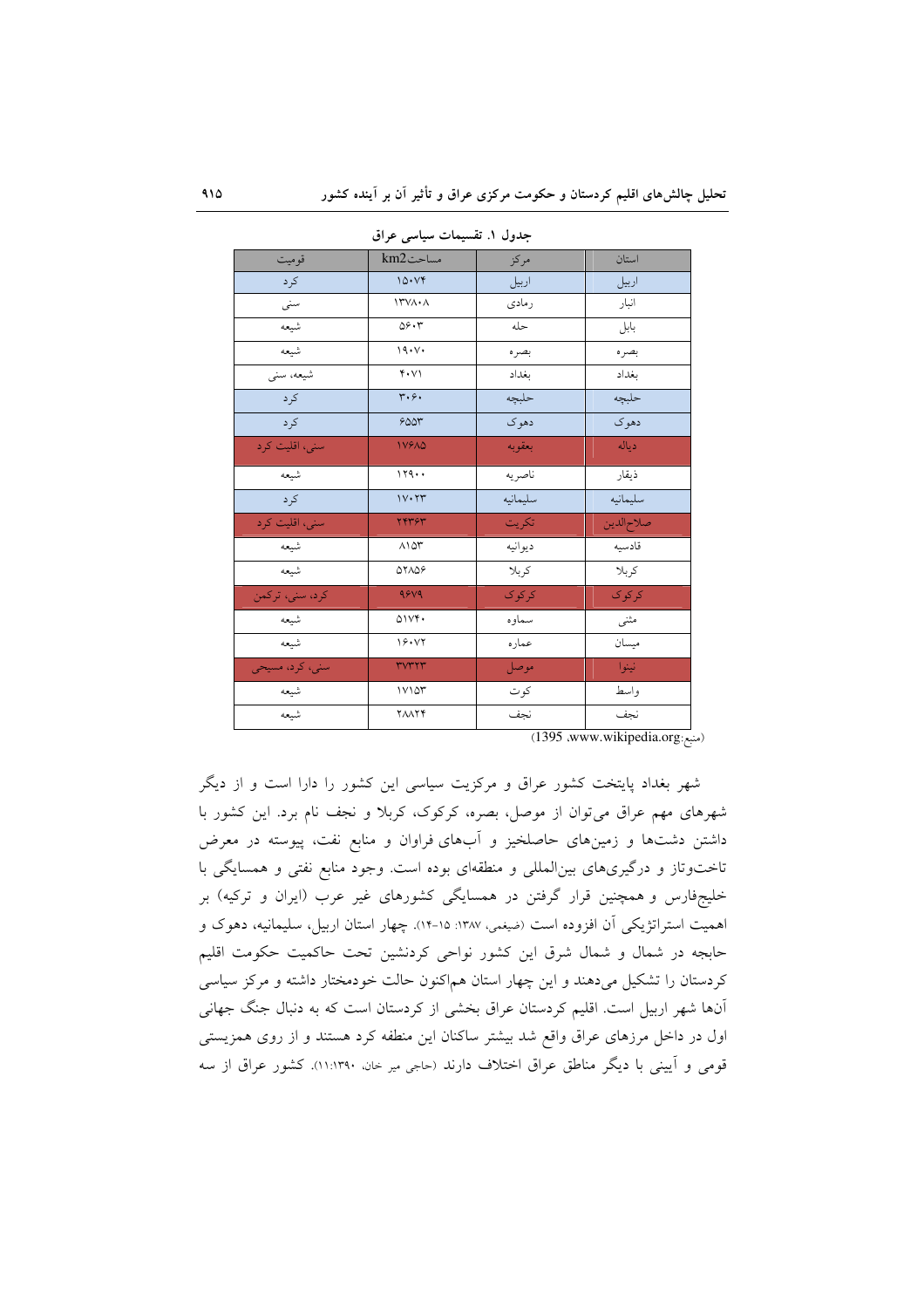بلوک قومی- مذهبی تشکیل شده است کردها در مناطق کوهستانی و شمال عراق با زبان، فرهنگ و گرایش ها قومی جداگانه زندگی میکنند که بخش مهمی از نواحی نفتخیز عراق است (Mackenzie, 1999:386) و هم چنین دارای حکومت محلی اقلیم کردستان می باشند. کردها بیشتر ازلحاظ فرهنگی و نژادی ریشه ایرانی دارند و حدود ۲۰ درصد جمعیت عراق را کردها تشکیل میدهند که در چهار استان تحت حاکمیت اقلیم کردستان اربیل، سلیمانیه، دهوک، حلبچه و همچنین بخشهایی از استانهای کرکوک، شمال موصل، دیاله و قسمتهایی از صلاحالدین ساکن هستند (قاسمی، ۳۹:۱۳۸۹). بلوک دوم مذهبی در عراق اعراب سنی مذهب هستند که حدود ۲۰ درصد جمعیت عراق را تشکیل داده و در مرکز عراق ساکن هستند و ازلحاظ فرهنگی بیشتر به جهان اهل تسنن و عربستان صعودی گرایش دارند. بلوک سوم مذهبی عراق، شیعیان عراق هستند که اکثریت جمعیت کشور عراق را تشکیل می دهند و در جنوب عراق ساكن هستند و ازلحاظ مذهبي با كشور ايران همساني دارند (قاسمي، ١٣٨٩: ۴۵-۴٠).



نقشه شماتيک۱. مناطق همگن( رسمي) عراق

## روش پژوهش

این پژوهش از نوع کاربردی و با استفاده از روش توصیفی- تحلیلی و منابع کتابخانهای-اینترنتی به جمعآوری دادههای موردبحث پرداخته است. ابتدا به بررسی و تبیین چالشهای بین اقلیم کردستان و حکومت مرکزی عراق پرداختهشده و سپس با استفاده از دادههای بهدستآمده تأثیر این چالش ها بر آینده سیاسی عراق موردبررسی قرارگرفته است.

#### **ى**افتەھاي يژوهش

سیستم حکمرانی در عراق قانون اساسی عراق قبل از سقوط رژیم بعث، عراق را یک جمهوری دمکراتیک خلق مستقل معرفی میکرد. در این سیستم، گروههای قومی- مذهبی هیچ جایگاهی برای عرضاندام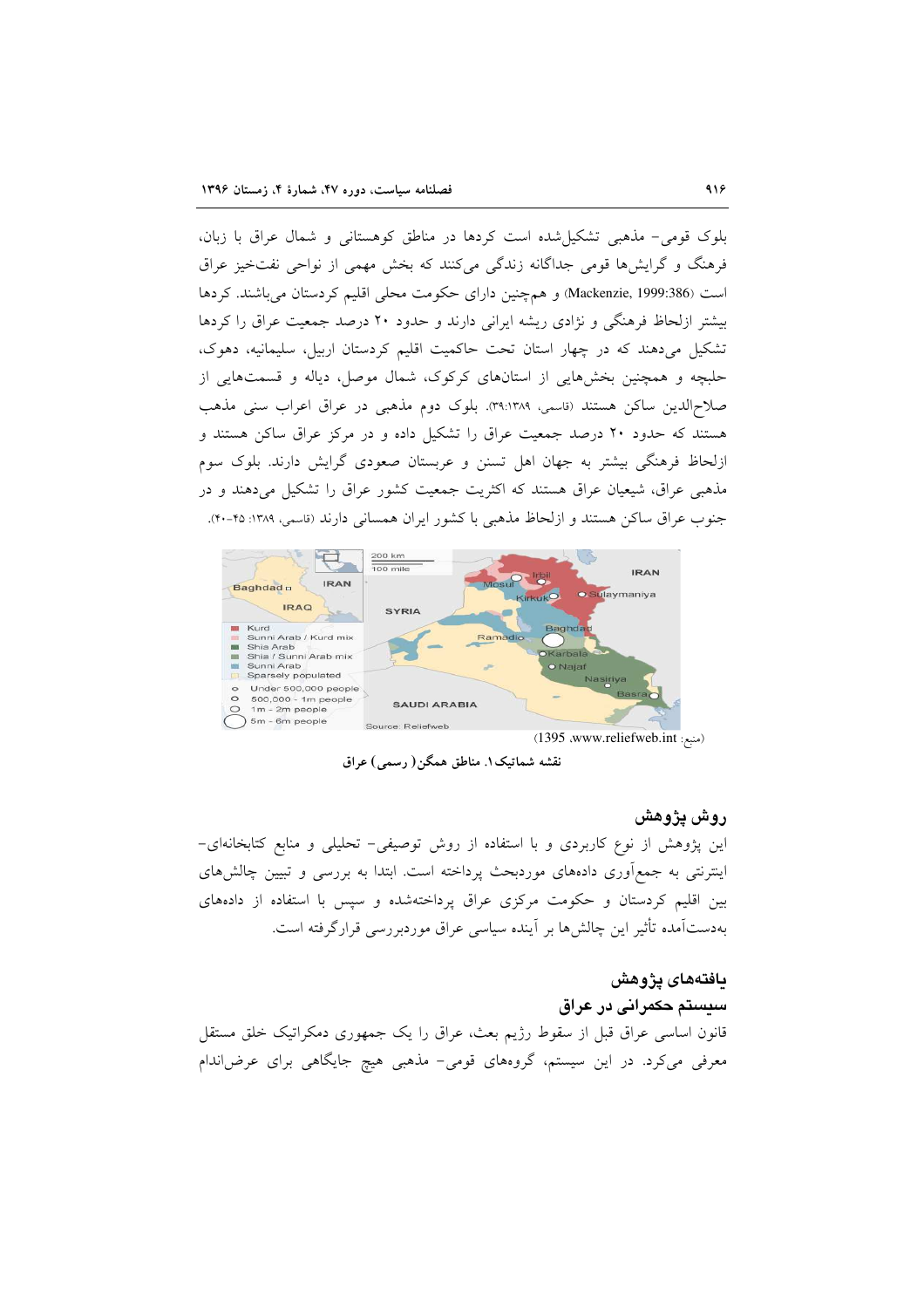نداشتند و هدف سیستم سیاسی ایجاد امت واحد عربی و تأسیس یک نظام سوسیالیستی و وحدت یانء بیسم بود. ساختار حکومت با توجه به قانون اساسی آن کشور، ساختاری متمرکز و اقتدارگرا داشت که قدرت را بیشتر در نهادهای خاصی مثل شورای فرماندهی انقلاب متمرکز کرده بود. بهطوریکه تنها چند تن از افراد ردهبالای حزب بعث قدرت را در اختیار داشتند و این افراد بیشتر اعراب سنی مذهب بودند و شیعیان و کردها نقش چندانی در ساختار قدرت نداشتند (سيف زاده، ١٣٧٩: ٣٠-٢٥). حادثه يازدهم سيتامبر ٢٠٠١، نظام بينالملل را دگرگون کرد و روند تازمای را پس از جنگ سرد رقم زد و منطقه خاورمیانه را به کانون بحرانهای پی،دریی تبدیل نمود. بعد از فروپاشی رژیم بعث در عراق توسط قدرتهای بزرگ جهانی به رهبری آمریکا، قدرت در عراق را به اکثریت دموگرافیک مردم عراق سپردند. دو بلوک شیعه و کرد عراقی که تا آن زمان هیچ نقشی در حاکمیت نداشته و در طول تاریخ آن کشور توسط حکومتها سرکوبشده بودند و مطالبات آنها نادیده گرفته می شد، این فرصت را پیدا کردند که وارد ساختار قدرت در عراق جدید شوند و جزء شریکان اصلی هرم قدرت در عراق بهحساب آيند. اختلافات ديرينه قومي-مذهبي در عراق و شكاف ميان كردها و اعراب، شكاف بین شیعه و سنی، همیشه یک مانع جدی درراه برقراری ثبات و دمکراسی در این کشور محسوب می شده است بهطوریکه بعد از فروپاشی رژیم بعث نیز آثار آن کاملاً مشهود بوده است. لذا سعی بر آن شد که یک ساختار قانونی حاصل شود که با ساختار فرهنگی و اجتماعی عراق همخوانی داشته باشد و گوناگونیهای قومی مذهبی را وسیلهای برای تغییر سازنده و مثبت تبدیل نماید. در عراق سیستم سیاسی بر مبنای فدرالیسم در دستور کار قرار گرفت و کشور عراق به عنوان یک جمهوری فدرال دمکراتیک پارلمانی تعریف شد. حکومت عراق دارای سهشاخه قوه مجریه و هیئتوزیران، قوه مقننه و قوه قضاییه هست. قانونگذاری در کشور عراق از دو رده مجمع ملی، شورای منطقهای و استانها تشکیل شده است. مجمع ملی از نمایندگان تمامی ملت عراق تشکیل شده و هر عضو، نماینده ۱۰۰ هزار فرد است (انتشارات آیین دادرسی، ۱۳۹۲). نمایندگان بر اساس قانون از طریق انتخابات سراسری انتخاب میشوند. مجمع ملی باید قوانین دولت فدرال را وضع کند و بر انجام کارها و دستگاههای دولتی بر اساس آنچه در قانون اساسی آمده نظارت داشته باشد و نیز برای سازماندهی کارها و انجام وظایف محوله یک سیستم داخلی تدوین کند. در کشور عراق، نخستوزیر مقام رئیس قوه مجریه را دارا هست. قوه مجریه از نخستوزیر و شورای وزیران تشکیل شده است. نظام فدرال در جمهوری فدرال عراق از مناطق، استانها و پایتخت مناطق تشکیل می شود. هر منطقه از دو استان و پا بیشتر تشکیل شده است. بنابراین هر منطقه حق دارد که یک منطقه واحد به شمار بیاید و دولتهای منطقهای بر سرزمین خود و اهالی آن بر اساس مرزهای اداری حکمرانی کنند.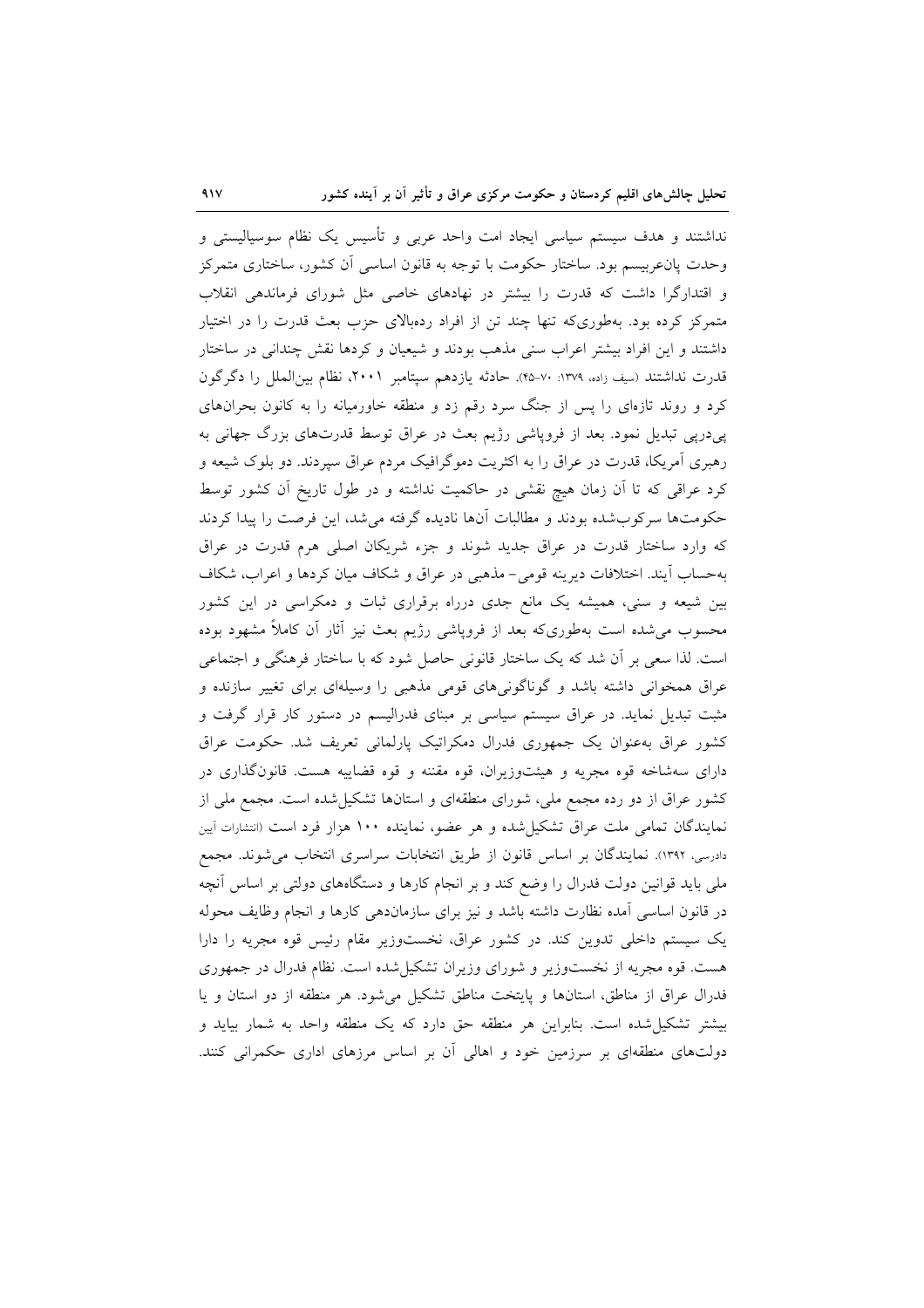دولتهای منطقهای از قوه قضائیه، مجریه و قانونگذاری تشکیل می شوند. در عراق ایالتها مي توانند در مورد کليه مسائل جز مواردي که طبق قانون اساسي در حيطه حکومت فدرال است تصمیم گیری کنند (شیروی، ۱۷۴:۱۳۸۴). شکافهای قومی مذهبی، اختلافات فرقهای، دخالت قدرتها و پدیده تروریسم با محوریت داعش باعث شدند که سیستم فدرال و الگوی حاکمیت جدید نتواند عراق را به ثبات و آرامش برساند و سیستم فدرال در آن کشور با توجه به شرایط داخلی و منطقهای باعث تشدید اختلافات و واگرایی بیشتر در بین اقوام و مذاهب شود.

## چالشهای بین اقلیم کردستان و حکومت مرکزی عراق

کردها با حکومت مرکزی عراق دارای دو چالش ساختاری و کارکردی می باشند. ساختار اجتماعی کردها ازنظر قومی، فرهنگی، زبانی و نژادی با اعراب کاملاً متفاوت هستند و وجه مشترکی و حس وطن خواهی مشترکی بین اعراب و کردها وجود ندارد. کردها هویت خود را به ریشههای قومی و نژادی مرتبط میدانند و با توجه به اینکه نقش هویت قومی نسبت به مذهب در مناطق کردنشین عراق قویتر است درنتیجه مذهب هم از پتانسیل به وجود آوردن حس مشترک بین کردها و اعراب برخوردار نبوده است. بعد از تشکیل حکومت جدید عراق و فضای جدید سیاسی کردها توانستند با توجه به هویت مستقل حکومت محلی خود را مستحکمتر نمایند، حاکمیت قدرت مرکزی را به چالش بکشند و فدرالیزم را پشت سر بگذارند. اقلیم کردستان بدون بازگشت به حکومت مرکزی دارای اقتصاد مستقل و فروش مستقیم نفت، روابط خارجی مستقل از بغداد هست و همچنین با پر کردن خلأ امنیتی در مناطق اشغال شده توسط داعش و قلمرو سازى، أن مناطق را تحت حاكميت خود قرار داده است. همان طور که در نمودار یک مشاهده می شود چالش های ساختاری و کارکردی بین اقلیم کردستان و حکومت مرکزی عراق این پتانسیل را دراند که همدیگر را تولید و بازتولید کنند و شکافها را عمیقتر کنند بهطوریکه چالشهای هویتی و ساختاری موجب عمیق شدن چالشهای کارکردی میشوند و همچنین چالشهای کارکردی (فروش نفت، روابط خارجی، قلمرو سازي) برشدت تأثير چالش۵هاي ساختاري مي|فزايند.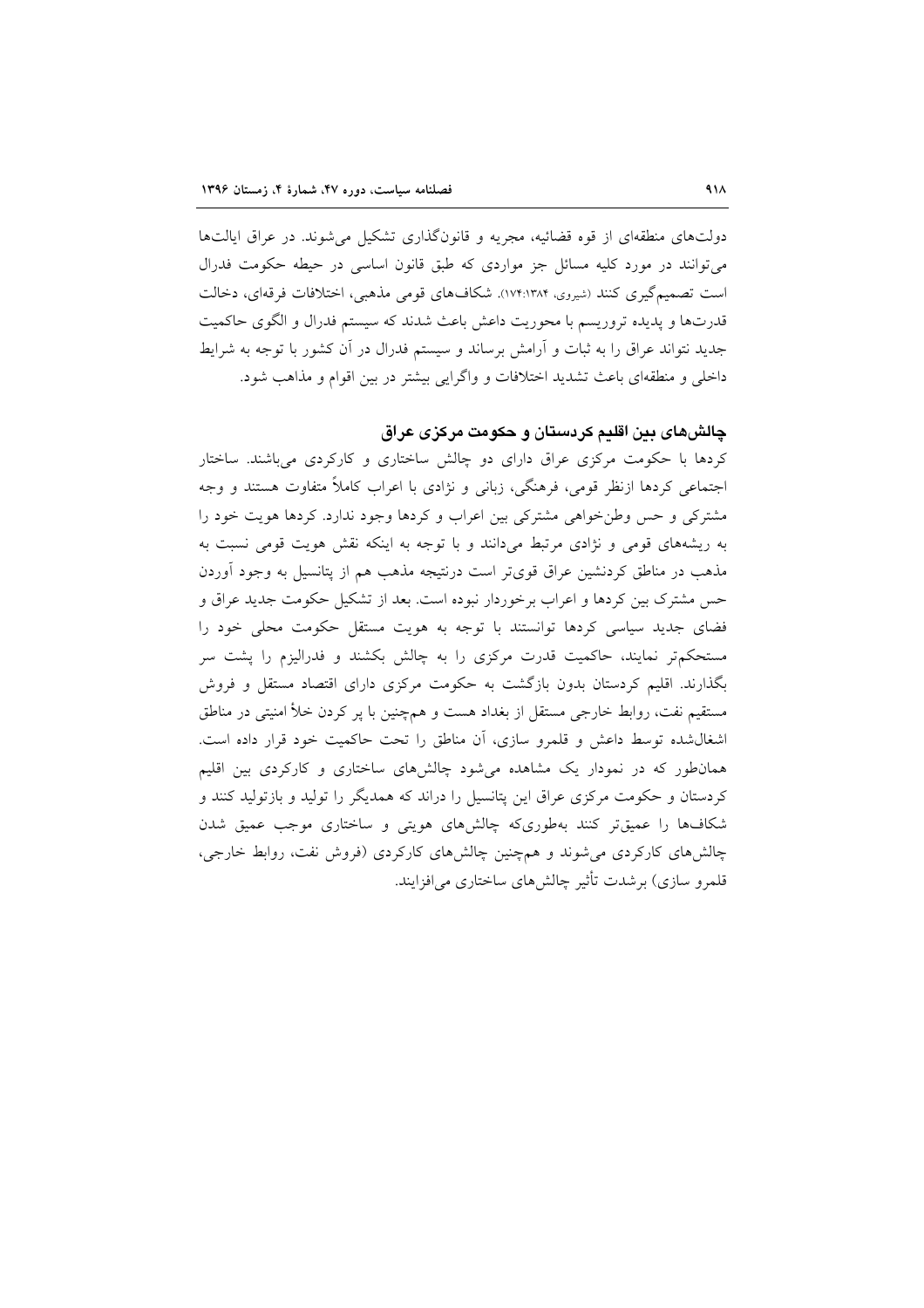

## عدم تکوین دولت – ملتسازی و شکافهای هویتی

دولت- ملتسازی فرایندی است که از طریقان شهروندان یک جامعه بهتدریج ویژگیهای مشترک خود را در چارچوب یک سرزمین واحد بازتولید میکنند. در این فرایند، دولت سازی روندی است که از طریق آن رابطه بین دولت و مردم تنظیمشده و در قالب ساختارهای مختلف سیاسی، حقوقی، اقتصادی، فرهنگی و اجتماعی تعریف و نهادینه می شود و فرایند دولت– ملتسازی از این طریق تشکیل یک دولت فراگیر بر مجموعهای از گروههای اجتماعی را ممکن می سازد (بنیهاشمی، ۱۱:۱۳۸۱). یکی از ویژگی های کشورهای جنوب غرب آسیا ازجمله عراق نوظهور بودن آنهاست. بر این اساس، دولتهای جدید در جنوب غرب آسیا که بسیاری از آنها با مرزبندیهای تصنعی توسط قدرتهای بزرگ جهانی به وجود آمدهاند، دارای بافت ناهمگون قومی- مذهبی بوده و بنابراین نوعی دولت- ملتسازی از طریق اجبار و با توسل به ايدئولوژي ناسيوناليسم سبب شده است تكوين دولت- ملت در خاورميانه مراحل تدريجي و روند منطقی و تکوینی خود را طی نکرده و بر اساس مقتضیات حفظ و بقای کشورها و دولتها، صورتبندیهای مختلفی را به خود گرفته است (بنی هاشمی، ۱۳۸۱: ۱۸-۱۰). پس از شکست امپراتوری عثمانی در جنگ جهانی اول، عراق امروزی به قیمومیت متفقین پیروز در جنگ درآمد. قدرتهای بزرگ طبق قرا داد سایکس پیکو که در سال ۱۹۱۶بین فرانسه و انگلیس به امضا رسید، عراق تحت اشغال بریتانیا درآمد و بدون توجه به فرایند دولت– ملتسازی و خواست مردم بر اساس منافع استراتژیک و ابتکارات خود، شروع به کشور سازی و رسم مرزهای سیاسی کردند و در عراق مفهومی به اسم هویت ملی شکل نگرفت (نامی،۴۳:۱۳۸۷). از به هم پیوستن سه ایالت بصره، موصل و بغداد بعد از فروپاشی امیراتوری

مدل ۱. مدل مفهومی چالشهای بین اقلیم کردستان و حکومت مرکزی عراق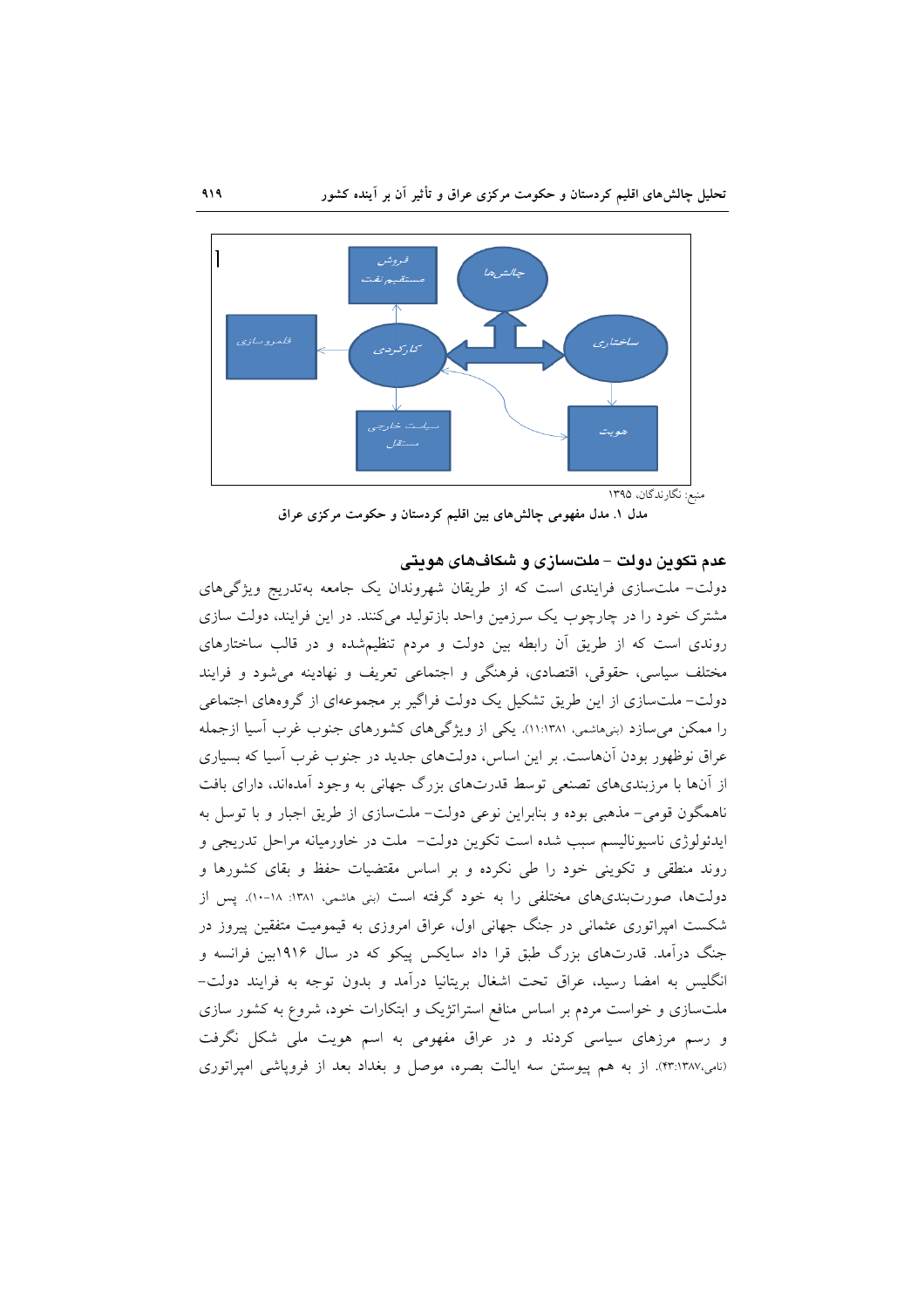عثمانی، عراق امروزی تشکیل شد و فاتحان جنگ جهانی اول عراق را به کوچکترین اقلیت ان یعنی اعراب سنی مذهب سپردند. تاریخ تقریباً یک سده شکل گیری عراق همواره محل تقابل و کشمکش سه نوع ملیگرایی بوده است و این سه ملیگرایی همواره و با توجه به شرایط محلی، منطقهای و جهانی در فراز و فرود بودهاند:ملیگرایی عراقی (Iraqi nationalism)، ملی گرایی عربی (Arabic nationalism) و ملی گرایی قومی (ethnic nationalism) (کردی). زمینههای شکل گیری و تداوم این سه ملی گرایی را باید در سه خاطره جمعی مردم عراق جست وجو کرد تمدن بین النهرین باستان، میراث اسلامی- عربی و امپراتوری عثمانی از همان اوایل تا امروز، عدم توجه به ساختار قومی- مذهبی در عراق موجب بروز چالشها و اختلافات شدیدی شده است و باعث گردیده تا حکومتهای دیکتاتوری و مطلقگرا در عراق بر سركار آيند و به حفظ حاكميت با استفاده از ابزار زور و رعب و وحشت بيردازند. آنچه بخشهای مختلف عراق را به هم پیوند می دهد الزامات راهبردی و جغرافیایی است نه حاصل تجربه زیست مشترک مسالمتأمیز یا برأمده از یک أگاهی کلان ملی در بین اقوام. سیاست در عراق همواره بهعنوان تلاش گروههای قومی-مذهبی برای کسب قدرت بیشتر و رقابت بر سر کنترل قدرت بوده است (زارعی، ۴۹۵:۱۳۹۵). کردهای عراق گروهی قومی هستند که عموماً در چهار استان سلیمانیه، اربیل، دهوک، کرکوک و قسمتهایی از موصل و صلاحالدین زندگی می کنند. امروزه کردهای عراق دومین گروه عمده عراق (۲۰درصد جمعیت کل عراق). بعد از شیعیان هستند و توانستهاند در انتخاب مجمع ملی بیشترین أراء را بعد از گروههای شیعی به دست آوردند. کردهای عراق در استانهای اربیل، دهوک و سلیمانیه یک اقلیم خودمختار تشکیل دادماند و در قانون اساسی عراق مطالبات آنها بر مبنای فدرالیسم و تقسیم قدرت با حکومت مرکزی به رسمیت شناختهشده است. اقلیم کردستان دارای یک پارلمان محلی و انجمن وزیران محلی هست و در مناطق کردنشین خارج از سه استان اربیل، سلیمانیه و دهوک هم نفوذ دارند و اعمال حاکمیت میکنند. کردها همواره با حاکمیت در عراق در ستیز و تنش بودهاند. کردها که در سال ۱۹۹۱ و با استفاده از موقعیت پیشآمده بعد از جنگ خلیجفارس مابین قدرتهای جهانی به رهبری آمریکا و عراق توانستند در سه استان مذکور اعلام خودمختاری کنند (مک داول، ۵۷۹:۱۳۸۳) و بعد از فروپاشی رژیم بعث با توجه به آمادگی ای که داشتند توانستند وارد هرم قدرت در عراق شوند و مطالبات خود را قانونی کنند همچنین در مناطق کردنشین خارج از اقلیم کردستان که در دوران حاکمیت رژیم بعث تعریب شده بودند به قلمرو سازی پرداختند و حاکمیت خود را فراتر از مرزهای قانونی گسترش دادند. عدم تکوین دولت- ملتسازی و تضاد بین نواحی مختلف قومی- مذهبی در عراق موجب شده که بعد از برداشته شدن قدرت مطلق مرکزی و فروپاشی رژیم بعث این نواحی اعلام موجودیت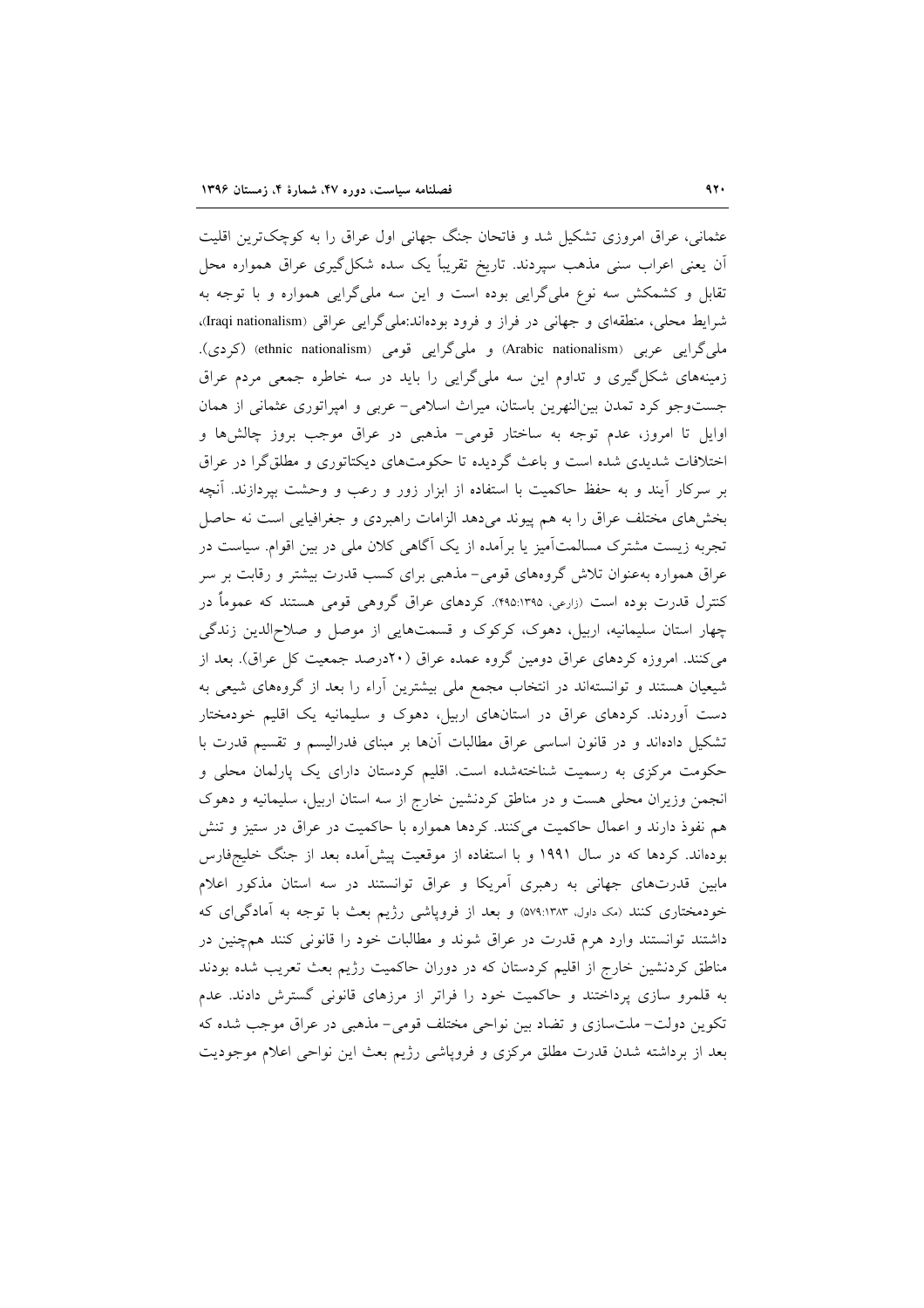کنند و سازمان جدیدی به فضای آن کشور بدهند که این وضعیت در قبال اقلیم کردستان پررنگتر است و شکافهای قومی- مذهبی بین اقلیم کردستان و حکومت مرکزی تبعات منفیای به دنبال داشته است. شکافهای قومی بین کردها و اعراب در عراق کاملاً مشهود است و این شکافها موجب شده که حکومت اقلیم کردستان علت وجودی خود را بر مبنای قومی، زبانی، فرهنگی و تاریخی تفسیر کند و هویت کردی را علت اصلی موجودیتش بداند. شکاف قومی- مذهبی در عراق دوسویه است به صورتی که شکاف مذهبی بین شیعیان و سنیها و شکاف قومی بین کردها و اعراب است و این فضای ازهمگسیخته شکل گیری دولت ملی در آن کشور را با مشکل روبهرو کند.

### کشمکشهای سرزمینی

اقلیم کردستان در ساختار جدید عراق همواره در راستای قلمرو سازی در مناطق کردنشین خارج از قلمرو خود اقدام کرده است و خواستار پیوستن آن مناطق به اقلیم کردستان بوده است. مناطق مورد مناقشه حکومت مرکزی و اقلیم کردستان استان نفتخیز کرکوک و همچنین قسمتهایی از استان صلاح|لدین، موصل و دیاله است که با توجه به ثروتهای زیرزمینی و منابع سرشار نفت موجود در استان کرکوک همواره کرکوک از اهمیت بیشتری برای اقلیم کردستان برخوردار بوده است. استان کرکوک را میٍتوان یک عراق کوچک نامید، شهر و استانی که در دل خود گروههای مختلف جمعیتی اعم از کُرد، عرب سنی و شیعه، ترکمن و… را جایداده است، استانی که با توجه به ذخایر قابل توجه نفتی اش از دیرباز تاکنون یکی از مهمترین ارکان درآمدی عراق به شمار میآید و همچنین با توجه به موقعیت ژئوپلیتیکی اش در عمق خاک عراق، دارای اهمیتی بسیار مهم ازنظر جغرافیایی و امنیتی است. همین مسئله باعث شده است تا از دهه ۱۹۶۰ بدین سو دولتمردان عراق که همواره با کردها در تضاد هویتی، کشمکش سیاسی و گاه جنگ بودهاند و همانطور که در جدول شماره دو مشاهده می شود به سمت ترسیم و عملیاتی کردن سیاستهای مهندسی جمعیتی، جهت کاستن از جمعیت کردها تحت عناوین مختلف سوق داده شوند و حتی اقدام به تغییر مرزها و حدود این استان در دوره صدام حسین بکنند، بدین معنی که شهرستانهایی عرب نشین را که در شرق کرکوک قرار داشتند به کرکوک ملحق کرده و برخی شهرستانهای کردنشین آن را به استانهای صلاح الدین و دیاله اضافه کردند تا از طریق چنین روشهایی بتوانند داعیه کردها مبتنی بر کردستانی بودن کرکوک را زیر سؤال ببرند. بعد از سقوط رژیم بعث دوباره ترکیب جمعیتی استان کرکوک دچار تغییرات گستردهای شده است اما به دلیل عدم سرشماری دقیق در این مناطق آماری قابل استنادی در دست نیست.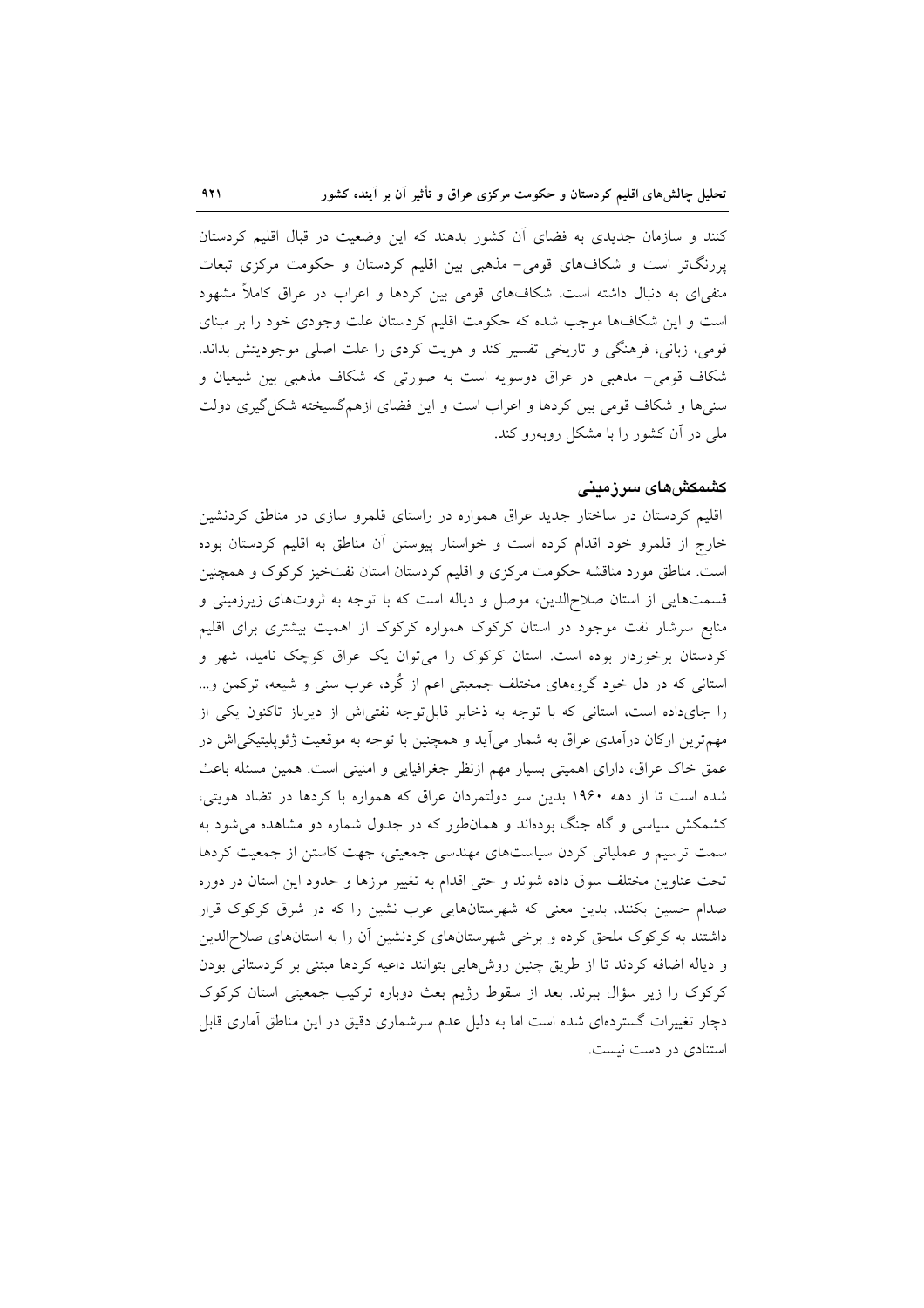| 190V            | 19VV                                        | قوميت                                                    |
|-----------------|---------------------------------------------|----------------------------------------------------------|
| $Y\Lambda/Y$    | $\mathsf{r}\mathsf{v}/\mathsf{a}\mathsf{r}$ | کر د                                                     |
| $Y\Lambda/Y$    | YY/Y                                        | عرب                                                      |
| $Y \setminus Y$ | ۱۶/۳۱                                       | تركمن<br>the contract of the contract of the contract of |

حدول ٢. تغییر ترکیب حمعیتی کرکوک بین سال های ١٩٥٧ تا ١٩٧٧

(talabany, 1999:25 :منبع)

طی سالهای اخیر مسئله کرکوک برای کردها بهمثابه یک رؤیای شیرین و نزدیک اما همچنان دستنیافتنی بوده است. به این معنی که از فردای تحولات ۲۰۰۳ و سقوط رژیم بعثی بدین سو آنان تلاش نمودند تا این استان نفتخیز و دارای اهمیت استراتژیک را به منطقه خودمختار خود در شمال عراق ضميمه كنند. پس از يک اقدام اوليه و ناموفق براي الحاق کرکوک به کردستان از طریق عملیات آزادسازی آن در زمان حمله آمریکا به عراق، آنان سعی نمودند از راه قانونی و بدون درگیری محتمل نظامی زمینهساز الحاق کرکوک به شمال کشور شوند؛ لذا آنان در حین نگارش قانون اساسی اولیه عراق ماده ۵۸ را جهت تعیین سرنوشت این استان و دیگر مناطق موردادعا وارد آن کردند، مادهقانونی که پس از اصلاحات سال ۲۰۰۵ به ماده ۱۴۰ قانون اساسی تغییر نام داد. اما کوشش کردها و ارائه اسناد، شواهد و استدلالات مختلف مبنی بر هویت کردی این شهر و حتی پیروزی در انتخابات داخلی این استان و تعیین استاندار کُرد و بر عهده گرفتن تأمین امنیت در بخشهای از آنهم نتوانست آنان را به کرکوک برساند و هر بار کشور و یا بازیگری مانع از دستیابی آنان به کرکوک شد. ابتدا آمریکاییها بهروشنی مانع از الحاق کرکوک به منطقه اقلیم شدند. تهدیدهای پیاپی ترکیه نیز(در حدفاصل سالهای ۲۰۰۳ تا ۲۰۰۷) مبنی بر هویت ترکمانی کرکوک و احتمال لشکرکشی به این منطقه باعث سخت تر شدن موضع آمریکاییها در قبال خواست کردها می شد تا پایان سال ۲۰۱۱ که آمریکاییها هنوز در عراق دارای نیروی نظامی و سیاسی توأمان بوده و بهطور طبیعی کلیدیترین بازیگر عرصه سیاسی این کشور بودند هیچ اقدام خاصی برای نزدیک شدن کردها بهضمیمه کردن کرکوک به اقلیم کردستان انجام ندادند و دولت عراق نیز این استان را جزء مناطق کردنشین به شمار نمی آورد (احمدی پور و دیگران، ۳۹۳:۳۵) درنتیجه طی همه این سال ها عدم تعیین سرنوشت مناطق مورد مناقشه با محوریت کرکوک همواره یکی از مهم ترین مشکلات و موانع موجود در گسترش و بهبود روابط اربیل- بغداد بوده است. همان طور که در جدول شماره سه مشاهده می شود، اقلیم کردستان خواستار پیوستن تمامی استان کرکوک، تمام مناطق و شهرستانهای نینوا بهجز موصل و بعاج و خازر، خانقین و مندلی و کفری در استان دیاله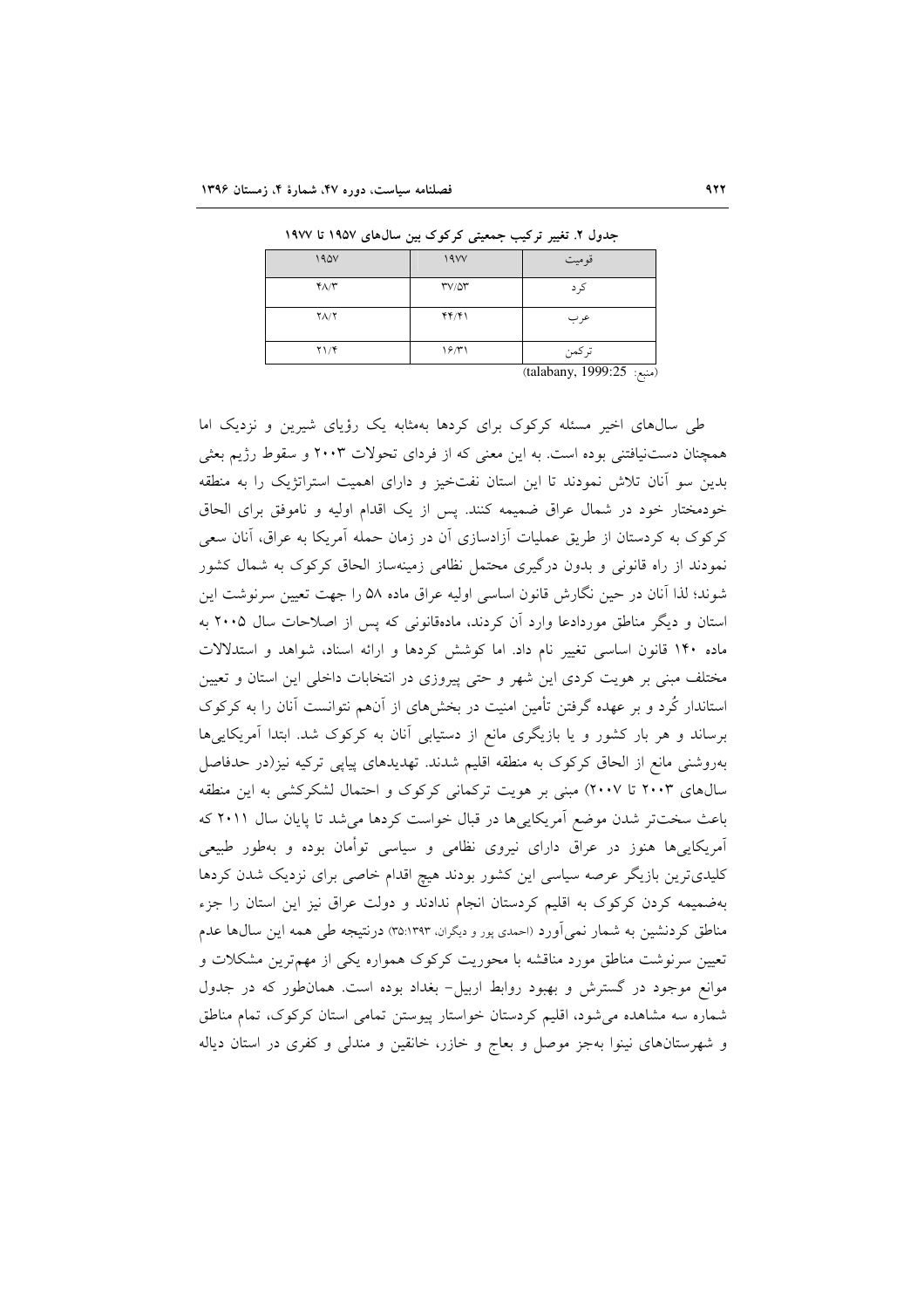هست که در این صورت مساحت اقلیم کردستان ۷۸۷۳۶ کیلومترمربع خواهد شد (1395,www.presidency.krd). كردها بعد از سقوط رژيم بعث توانستهاند در مناطق مورد ادعاى خود جمعیت اعراب را کاهش و کردها را در آن مناطق بهخصوص استان کرکوک ساکن کنند. بعد از حمله داعش به عراق و شکست ارتش عراق در رویارویی با شبهنظامیان داعش نیروهای پیشمرگ در مناطق مورد مناقشه خلأ امنیتی موجود را پرکرده و مناطق مورد مناقشه را تحت تصرف خود درآوردهاند که با بهبود وضعیت امنیتی در عراق قلمرو خواهی اقلیم کردستان تبدیل به یکی از چالش دیگر برای عراق و منطقه شده است که به درگیری مستقیم نظامی منجر شده است. قدرتهای منطقهای و دولتمردان عراقی الحاق کرکوک به اقلیم کردستان رسیدن به استقلال کردها و تهدیدی برای منطقه و عراق تفسیر میکنند (پور سعید، ۱۹۶:۱۳۸۹) چون دستیابی به منابع انرژی کرکوک توسط اقلیم کردستان، وزن ژئوپلیتیکی کردها را بالابرده و آینده سیاسی کشور عراق و امنیت کشورهای کردنشین منطقه را تهدید می کند.



نقشه شماتیک۲. مناطق مورد اختلاف حکومت محلی اقلیم کردستان و حکومت مرکزی عراق

| مناطق مورد مناقشه اقلیم کردستان عراق با حکومت مرکزی                                    |         |
|----------------------------------------------------------------------------------------|---------|
| استان کرکوک با همه شهرها و نواحی[ش به انضمام شهرهای داقوق، دوزخورماتو، چمچمال،         | کر کو ک |
| کلار، کفری، دوز خور ماتو تازه.                                                         |         |
| شهر سنجار و نواحی آن، شهر شیخان و نواحی آن، شهر حمدانیه و نواحی آن، شهر تلکیف و        | نينوا   |
| نواحی آن، شهر مخمور و نواحی آن، ناحیه زمار، شهر عقره و نواحی آن، ناحیه بعشیقه          |         |
| شهر خانقین و نواحی آن، جلولا، سعدیه، شهر المقدادیه و نواحی آن، ناحیه مندلی، شهر بدره و | دياله   |
| ناحیه حصان، ناحیه میدان، ناحیه قوره تو، کفری                                           |         |

جدول٣. مناطق و نواحی مورد اختلاف حکومت اقلیم کردستان با حکومت مرکزی

(منبع: 1395.org) (Auww.krg- kagb.org)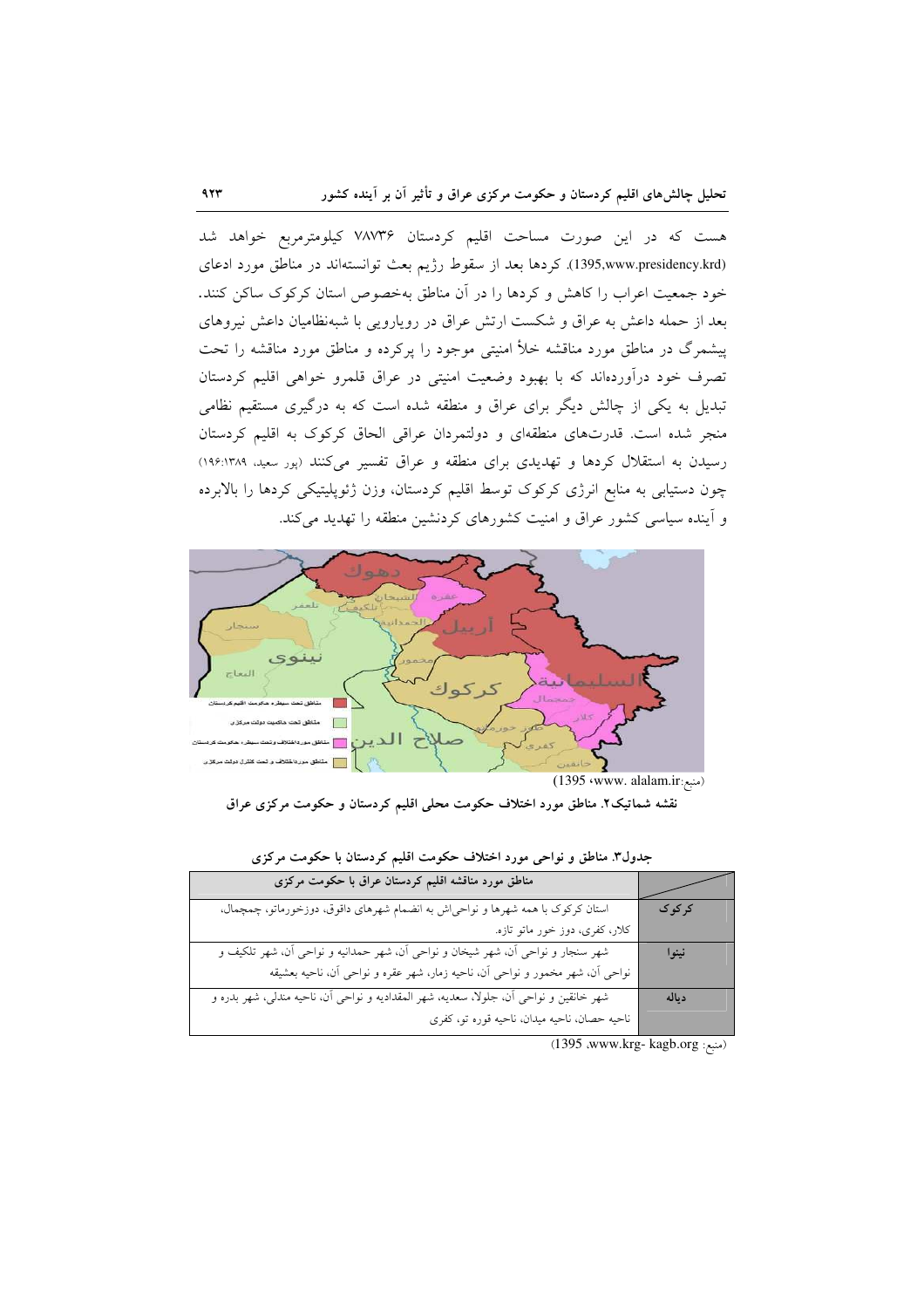## اختيارات فرا ايالتى اقليم كردستان

منطقه فدرال کردستان عراق که استانهای دهوک، اربیل، سلیمانیه، و بخشهایی از استانهای صلاحالدین، موصل و کرکوک را در برمیگیرد و از یک وضعیت خودگردانی در چارچوب مرزهای کشور عراق برخوردار بوده است و حکومت منطقهای کردستان که منتخب پارلمان محلی این منطقه هست، در طی این مدت به اداره آن پرداخته است، شیوه و چگونگی خودگردانی کردستان عراق در چارچوب «حکومت منطقهای کردستان» با الگوهای کلاسیک خودمختاری و «فدرالیسم» شباهتها و تفاوتهایی دارد در رابطه با تشابهات آن میتوان گفت: حکومت منطقهای کردستان در مواردی نظیر دارا بودن مرکزیت سیاسی، پارلمان و قوه مجریهی محلی، بودجه محلی و داشتن نمایندگانی در پایتخت فدرال و . . . با سایر حکومتهای غیرمتمرکز شباهت دارد، اما در ارتباط با تفاوت شیوهی خودگردانی حکومت منطقهای کردستان در مواردی نظیر برقراری ارتباط خارجی با سایر بازیگران نظام بین الملل، در اختیار داشتن نیروهای نظامی موسوم به «پیشمرگه» یا حافظان اقلیم که در حکم «ارتش» هستند و راهبرد تشکیل ارتش ۲۰۰۰۰۰ نفری را دارند (امیری مقدم:۱۳۸۹) و همچنین صلاحیتها و اختیارات پارلمان کردستان درزمینهٔ وتوی قوانین پارلمان و حکومت فدرال و . . . با سایر الگوهای غیرمتمرکز تفاوت دارد با عنایت به تفاوتهای مدل حکومتی کردستان عراق با الگوها و مدلهای خودمختاری و فدرال، می توان برای این اقلیم وجود مستقلی در چارچوب الگوهای مدیریتی فضا قائل بود. نتیجه اینکه الگوی حکومتی در کردستان عراق و حکومت منطقهای آن باوجود داشتن اشتراکات فراوان با الگوهای خودمختار و فدرالیسم، در زمروی هیچکدام از آنها قرار نمیگیرد زیرا اختیارات و صلاحیتهایی که در چارچوب قانون اساسی عراق به حکومت منطقهای کردستان اعطاشده است، باعث شده که مدل کردستان عراق در مرحلهی بالاتری از خودمختاری و فدرالیسم قرار بگیرد بر همین اساس می توان نام این الگوی حکومتی را مدل «فرا ایالتی» نامید (قربانی نژاد، ۲۱۵:۱۳۸۷). اقلیم کردستان عراق شیوهای از حکمرانی را طی این چند سال پیاده کرده است که شاید در جهان سیستمی مشابه آن موجود نباشد. اقلیم کردستان بهواسطه ذخایر عظیم نفتی و قرار گرفتن بر سر راه خط لوله صادراتی نفت عراق به ترکیه دارای موقعیتی استراتژیک هست (محمدی و دیگران، ۱۳۶:۱۳۹۱). این اقلیم اکثریت قوانین حکومت مرکزی را نقض می کند و با توجه به وزن ژئوپلیتیکی و قدرت اقتصادی مستقل، که ناشی از منابع سرشار زیرزمینی و فروش نفت است، بهطوریکه دارای سیاست خارجی غیرهمسو با حکومت مرکزی هست و حتی در امور نظامی هم کاملاً مستقل عمل می کند و بدون بازگشت به قوانین حکومت مرکزی قراردادهای بزرگ نفتی را با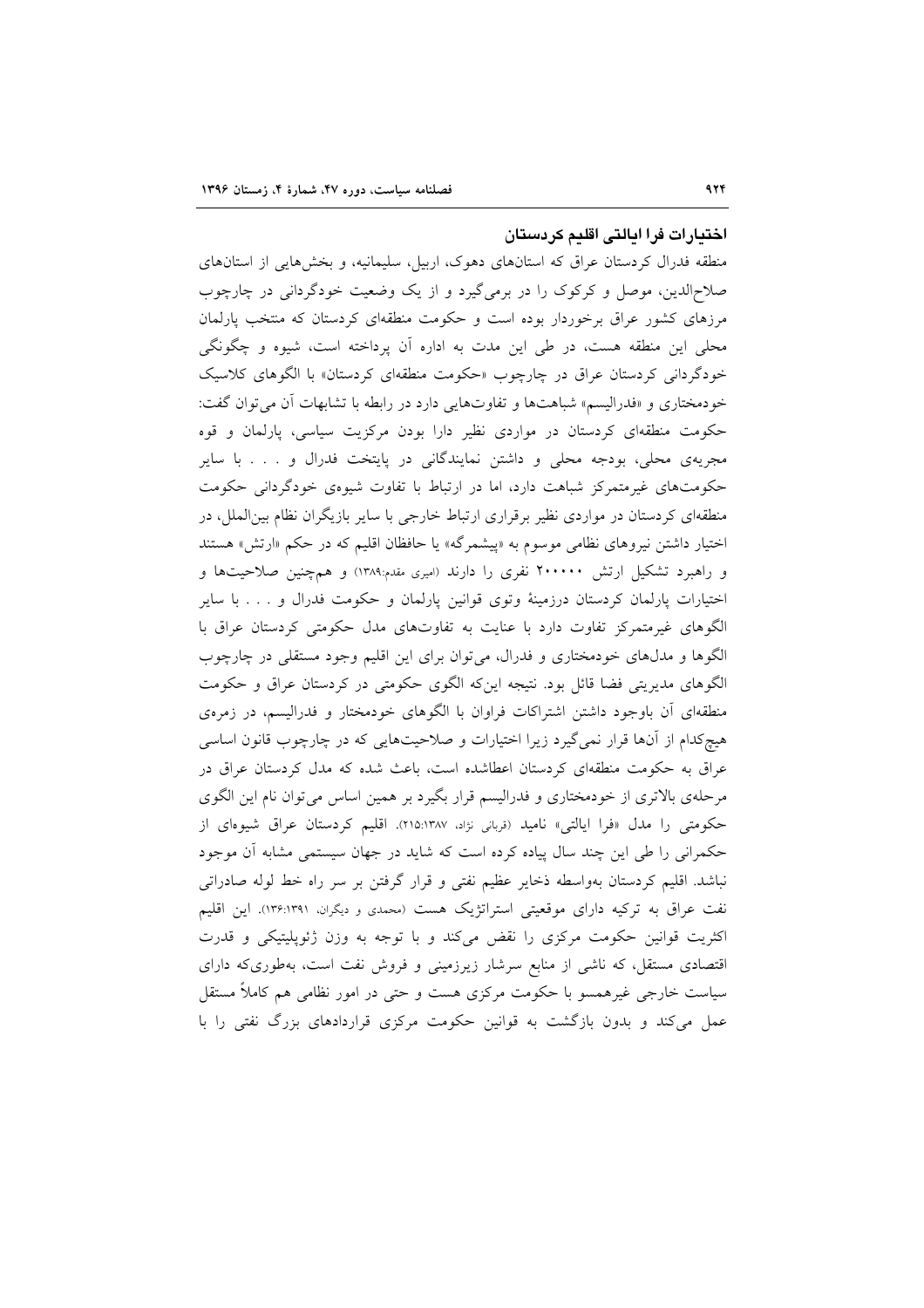شرکتهای بزرگ جهانی وضع کرده است و در چندین کشور بزرگ جهانی دارای کنسولگری مستقل است.

### صادر ات نفت

ذخایر نفتی در سه استان کردنشین عراق را بیش از ۴۵ میلیارد بشکه برآورد شده است (عیسی؛ نجار، ۱۳۳:۱۳۹۱) و دولت اقلیم از سال ۲۰۰۵ با جذب کمپانیهای بینالمللی نفتی به اقلیم كردستان، احداث زيرساختهاي خط لوله، اتصال يكجانبه خط لولهاش به خط لوله تركيه – عراق که متعلق به دولت فدرال عراق است، مذاکره با ترکیه برای قرارداد ۵۰ ساله انرژی و در اختیار گرفتن کنترل دوفاکتوی بخشهایی از کرکوک و منابع نفتی آن، بخش انرژیاش را با شدت توسعه داده است. این واقعیتهای جدید میدانی موجب شدهاند که دولت اقلیم کردستان دست به ریسک گریزی بیشتری بزند یعنی سود کمتر با ریسک مشخص در معامله را به سود بیشتر با ریسک نامشخص ترجیح دهد و نفت را با دور زدن بغداد صادر کند. این اقدامات دولت اقلیم زمانی صورت گرفت که تلاش برای مذاکره با دولت فدرال عراق برای فروش نفت خام کردستان از طریق سازمان بازاریابی نفت عراق SOMO و همچنین توافق نفت در برابر پول در دسامبر ۲۰۱۴ با شکست مواجه شدند. بغداد بر حاکمیت دولت فدرال بر منابع نفتی عراق، فروش، درآمد و شفافیت دولت اقلیم در بخش انرژی که در بودجه ملی عراق نقش دارد – اصرار میورزد درحالیکه اربیل خواهان در کنترل داشتن صادرات نفت خام خود و درآمدهای آنکه شفاف هم نیست هست (خواجهای، ۱۹:۱۳۹۲). دولت اقلیم به صادرات نفت از مجرای غیر بغداد ادامه میدهد که صادرات نفت این اقلیم حدود ۶۲۰ هزار بشکه در روز است و از طریق خط لوله نفتی عراق – ترکیه (ITP) که ۴۶۰ هزار بشکه اّن متعلق به میدانهای نفتی اقلیم کردستان و مابقی متعلق به میدانهای نفتی کرکوک است ارسال می شود (mnr.krg.org، 1395). با توجه به سیستم موجود در اقلیم کردستان میتوان گفت که این اقلیم در راستای استقلال کامل از حکومت عراق حرکت کرده و رفتارها و آینده این اقلیم همواره در هالهای از ابهام قرار دارد. در طول سالیان پس از سقوط رژیم بعث همواره شاهد رویارویی سیاسی، اقتصادی و حتی بعضی اوقات نظامی از سوی حکومت مرکزی عراق و حکومت اقلیم کردستان بودهایم بهطوریکه حکومت عراق از قانونشکنی و اختیارات فرافدرالیسم در اقلیم کردستان نگران است و اختیارات فراوان اقلیم کردستان همواره موردانتقاد گروههای قومی مذهبی عراق و حتی قدرتهای منطقهای بوده است و اقدامات این اقلیم را در راستای تجزیه عراق تفسیر می کنند که می تواند سازمان دهی سیاسی فضای کشور عراق را با چالش بیشتر همراه کند. بسیاری از اعراب عراق بر این باورند که حضور کردها در حکومت مرکزی و پارلمان عراق نه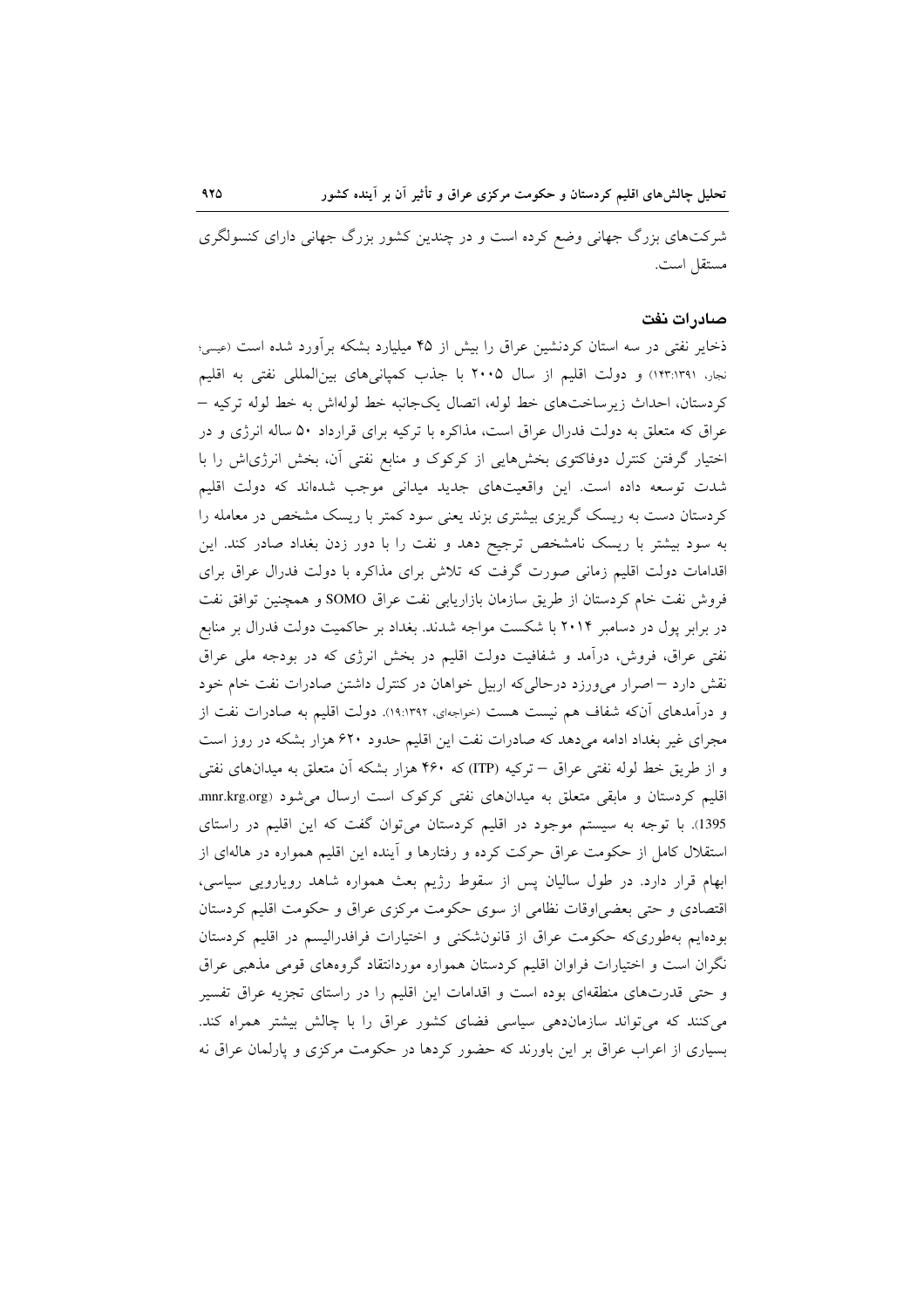برای کمک به ساخت کشوری بر مبنای حکومتی فدرال است که برای آمادهسازی فضا برای اعلام استقلال کردستان بوده است. ازاین رو اختلافات عمیق سنی- شیعه بهترین فرصت برای کردها جهت تضعیف کشور بود. بسیاری از مردم کرد در عراق نیز خود را بههیچ عنوان عراقبی نمیدانند و حتی از نام عراق ابراز انزجار میکنند. در کردستان عراق نمادهای بسیار معدودی از كشور عراق قابل رؤيت است. اكثر مردم (بهخصوص نسل جوان) به زبان عربي تكلم نمی کنند. بهجز در مراکز دولتی معدودی چون ساختمان نخستوزیری و پارلمان کردستان و برخی از ادارهجات دولتی که پرچم عراق در کنار پرچم کردستان برافراشته شده، کمتر نشانی از پرچم عراق دیده می شود. پول رایج در این منطقه که دینار عراقی است از معدود نشانههای دولت مرکزی است. البته در معاملات بالاتر از چند صد دلار مردم ترجیح میدهند که از دلار آمریکا استفاده کنند. در اقلیم کردستان عراق، نیروهای امنیتی- اطلاعاتی (آسایش، پیشمرگه و یاراستن) به شکل کامل در کنترل احزاب کرد است. نیروهای ارتش و پلیس عراق حتی مرزهای اقلیم کردستان با کشورهای همسایه را کنترل نمیکنند. مرزهای زمینی و هوایی و گمرکات اقلیم کردستان عراق تا قبل از رفراندوم توسط اقلیم از کنترل دولت مرکزی خارج بوده و توسط دولت اقلیم کردستان کنترل می شد که بعد از انجام رفراندوم و بازیسگیری مناطق مورد مناقشه با زور نظامی حکومت عراق خواستار، لغو رفراندوم، پس دادن مناطق مورد مناقشه، فرودگاهها، گذرگاههای مرزی و … است و کردها هم تا این لحظه این موارد را قبول نکردهاند و این وضعیت آینده عراق و منطقه را با بحران جدی مواجه کرده است.

# نتيجه

اقلیم کردستان با حکومت مرکزی دارای چالشهای متعددی است. عراق کشوری است مصنوعی که بر اساس ابتکارات قدرتهای جهانی شکل گرفته و هویت ملی و حس مشترک هموطني در أن شكل نگرفته است. كردها در عراق با اعراب از بعد هويتي، زباني، فرهنگي و قومی اشتراکاتی ندارند و این شکافهای قومی همواره تبعات منفی ای برای توسعه سیاسی و اجتماعی در آن کشور داشته است. بعد از فروپاشی رژیم بعث کردها این فرصت را پیدا کردن که وارد عرصه قدرت در آن کشور شوند و حکومت اقلیم کردستان را تشکیل دهند. با توجه به شکافهای قومی- مذهبی، پدیده تروریسم، خلأ قدرت در قسمتهایی از عراق، دخالت قدرتهای خارجی کردها توانستند فدرالیسم را پشت سر بگذارند و اختیارات خود را درزمینهٔ اقتصادی و فروش مستقیم نفت، سیاست خارجی مستقل و حتی غیرهمسو با حکومت مرکزی و همچنین قلمرو سازی در مناطق دارای خلأ امنیتی افزایش دهند و بر مناطق مورد اختلاف با حکومت مرکزی حاکمیت پیدا کنند و چالشهای فیمابین با حکومت مرکزی را بیشتر کنند.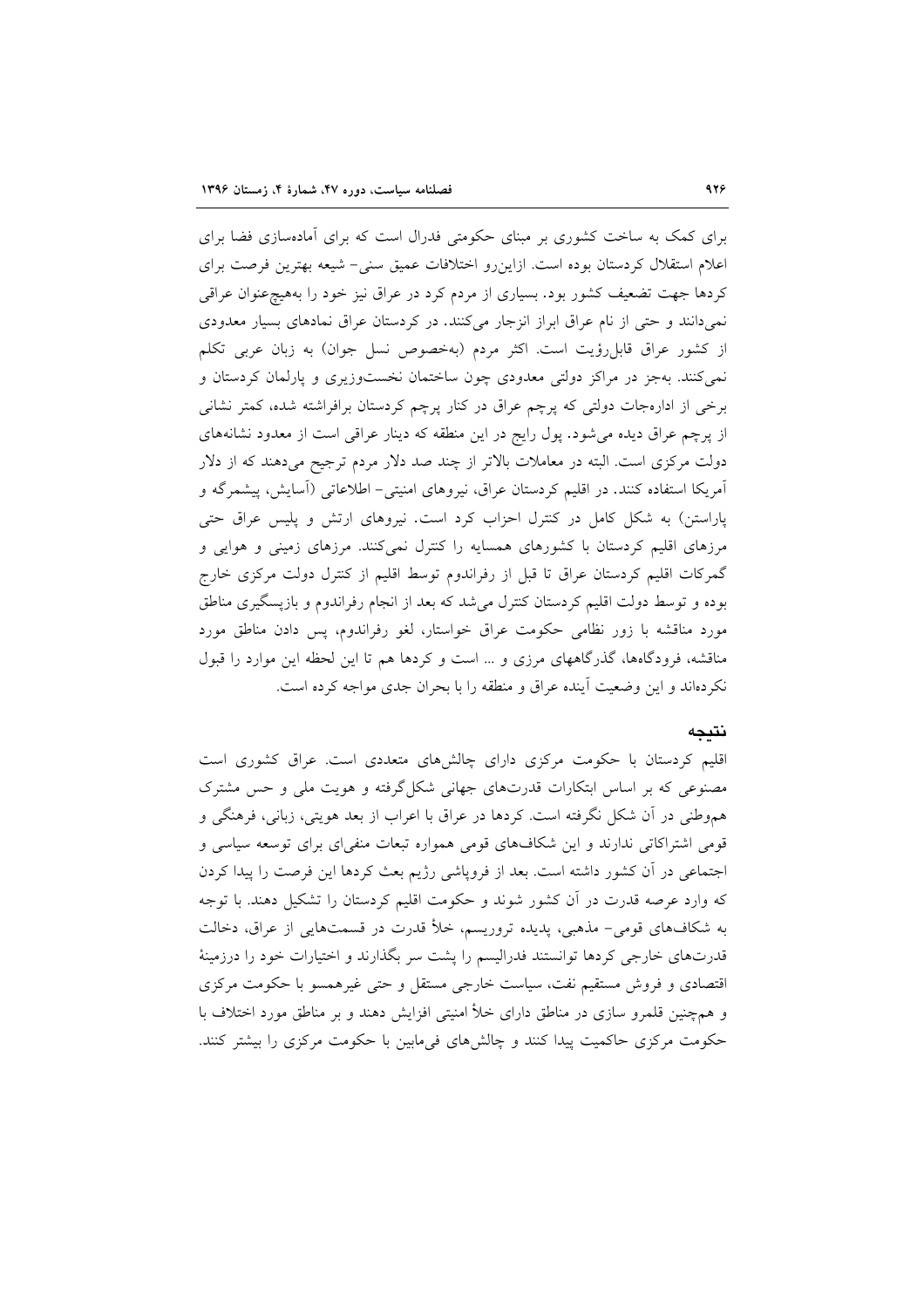حکومت مرکزی عراق اختیارات فرا ایالتی و قلمرو سازی توسط حکومت اقلیم را نقض قانون اساسی عراق و انجام رفراندوم و حرکت استقلال خواهانه کردها را تهدیدی برای صلح و امنیت عراق و منطقه تفسیر می کنند درحالی که حکومت اقلیم استقلال را حق خود میداند. هر یک از چالش های بین اقلیم کردستان و حکومت مرکزی علیالخصوص قلمروسازی و انجام رفراندوم توسط اقلیم زمینه ساز درگیری و تنش بوده است و بحرانها در سطح منطقه را تشدید کرده است. به نظر نگارندگان با توجه به تعلیق رفراندوم توسط دولتمردان کرد؛ دولت مرکزی عراق با اقلیم کردستان با کمک قدرتهای منطقه بایستی از طریق گفت و گو و مذاکره مشکلات را حل کنند و جلو جنگ و خونریزی بیشتر را بگیرند. استفاده از هژمونی ایران در منطقه در جهت نزدیک کردن اقلیم کردستان با حکومت مرکزی، تعریف ملت عراق بر مبنای اصول دمکراسي، حقوق شهروندي، اقتصاد يويا، بازگشت به مفاد قانون اساسي …، هماهنگي و همکاری علمی– پژوهشی بین دانشگاههای اقلیم کردستان و سایر نواحی عراق می تواند تنش ها را كاهش دهد.

### منابع و مآخذ

### الف) فارسى

- ١. احمدي يور، زهرا ؛ ميرشكاران، زهرا ؛ هور كارد، برنارد (١٣٩٣)، " سازماندهي سياسي فضا در ساختار بسيط"، فصلنامه ژئوپلیتیک، سال دهم، شماره سوم.
- ۲. احمدی پور، زهرا؛ قنبری، قاسم ؛ کرمی، قاسم (۱۳۹۱)، "سازماندهی سیاسی فضا. "، انتشارات سازمان جغرافیایی نیروهای مسلح.
- ۳. اسدی، علیاکبر (۱۳۹۳)، "خیزش داعش و بحران امنیتی در عراق و رویکرد ایران"، مرکز پژوهشهای مجلس شورای اسلامى.
- ۴. امیری مقدم، رضا (۱۳۸۹)، "کردها و عراق نوین"، همایش عراق نوین و جمهوری اسلامی ایران؛ چالشها و فرصتها، دانشگاه جامع امام حسین، دانشکده پیامبر(ص).
	- ۵. بديعي، مرجان (١٣٩۵)، "جزوه كلاسي سازماندهي سياسي فضا"، دانشگاه تهران، دانشكده جغرافيا.
- ۶. بنیهاشم، میرقاسم (۱۳۸۱)، "فرایند ملتسازی در خاورمیانه" کتاب خاورمیانه(۱) مؤسسه فرهنگی مطالعات و تحقیقات بينالمللي ابرار معاصر تهران.
	- ۷. پور سعید، فرزاد (۱۳۸۹)، "برآورد استراتژیک عراق اَینده"، فصلنامه مطالعات راهبردی، شماره اول، شماره مسلسل۲۷.
- ٨ تاج اَبادي، حسين؛ دهنوي، مهدي (١٣٩٣)، "فدراليزم عراق و امنيت ملي ايران؛ فرصتها و چالشها"، فصلنامه تحقيقات سياسي بين المللي، شماره هجدهم.
	- ۹. ثقفی عامری، ناصر (۱۳۸۵)، "عراق جدید تغییرات ژئوپلیتیک"، فصلنامه راهبردی شماره۳۹.
	- ۱۰. حاجی میر خان، زرار (۱۳۹۰)،"اقلیم کردستان عراق"، فصلنامه فرهنگی اجتماعی گفتگو، شماره ۵۸.
	- ١١. حافظ نيا، محمدرضا؛ احمدي يور، زهرا؛ قادري حاجت، مصطفى (١٣٩١)، "سياست و فضا"، انتشارات يايلي.
		- ١٢. حافظ نيا، محمدرضا (١٣٩٢)، "افقهاى جديد در جغرافياى سياسى"، انتشارات سمت.
	- ۱۳. حافظ نیا، محمد رضا؛ کاویانی راد، مراد (۱۳۹۳)، "فلسفه جغرافیای سیاسی"، پژوهشکده مطالعات کاربردی.
	- ۱۴. خواجهای، علی (۱۳۹۲)، " بررسی وضعیت نفت و گاز در منطقه کردستان عراق" ماهنامه اقتصاد انرژی، شماره ۱۵۵.
		- ۱۵. زارعی، بهادر(۱۳۹۲)، "بنیادهای نظری جغرافیای سیاسی با تأکید بر اسلام و ایران"، انتشارات دانشگاه تهران.